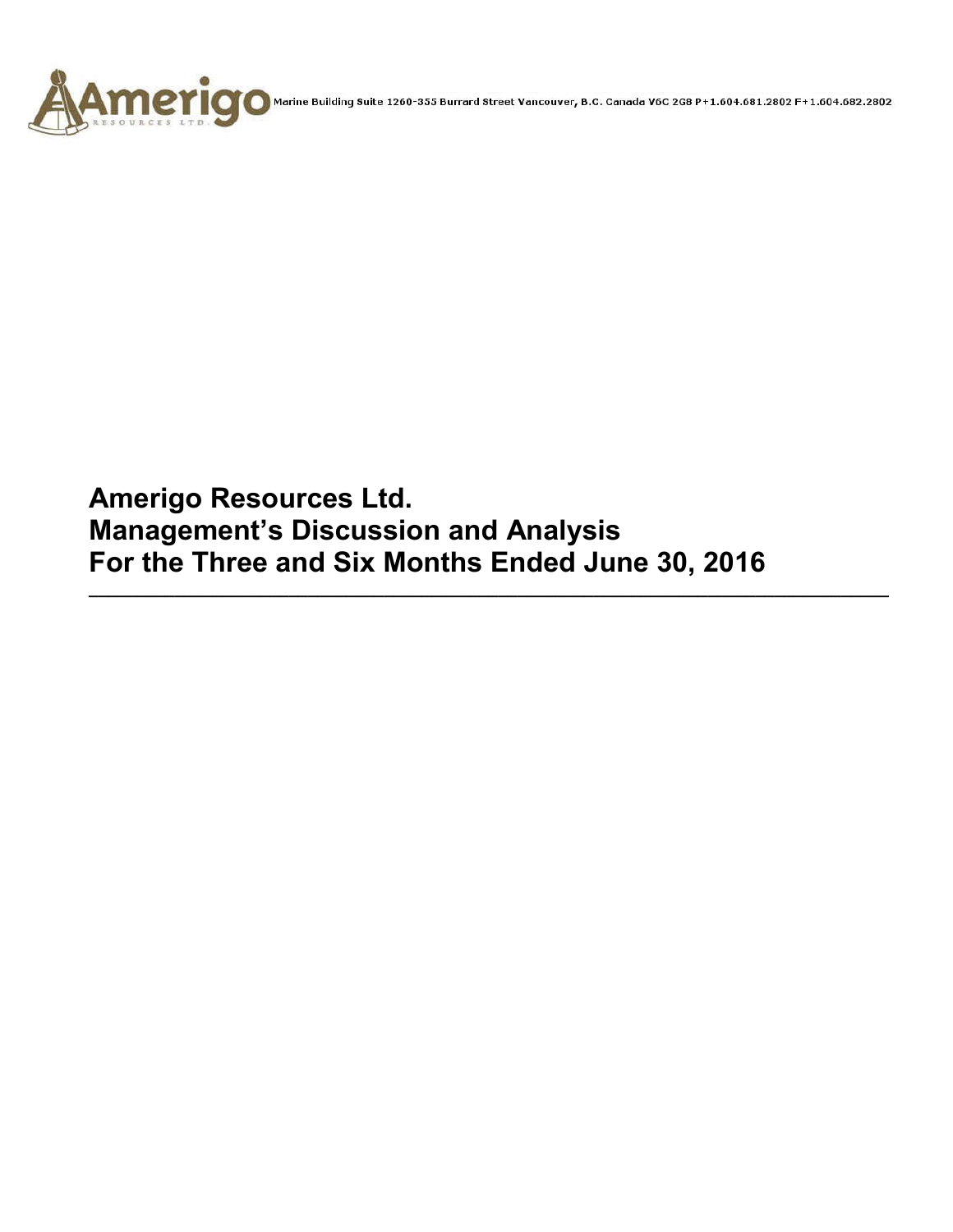# *T A B L E of C O N T E NT S*

This Management's Discussion & Analysis ("MD&A") is comprised of the following sections:

- 1. **Corporate Profile**  An executive summary of Amerigo's business and its long-term contractual relationship with Codelco/El Teniente Division…(PAGE 3)
- 2. **Introduction**  Information on accounting principles, reporting currency and other background factors to facilitate the understanding of this MD&A and related consolidated financial statements... (PAGE 3)
- 3. **Highlights and Significant Events** A summary of the key operating and financial metrics during the three months ended June 30, 2016 ("Q2-2016") and as at June 30, 2016…(PAGE 4)
- 4. **Five-Quarter Financial Results and Summary Cash Flow Information** A summary of financial results and uses and sources of cash presented on a quarterly basis for the most recent five reporting quarters...(PAGE 6)
- 5. **Operating Results** An analysis of production results, revenue, costs, cash cost and total cost for Q2-2016 and compared to the three months ended June 30, 2015 ("Q2-2015")…(PAGE 7)
- 6. **Financial Results** An analysis of financial performance during Q2-2016, compared to Q2-2015 and during the six months ended June 30, 2016 ("YTD-2016") compared to the six months ended June 30, 2015 ("YTD-2015")…(PAGE 10)
- 7. **Comparative Periods** A summary of financial data for the most recent eight reporting quarters…(PAGE 13)
- 8. **Liquidity and Capital Resources** A review of cash flow components, summary of borrowings and credit facilities and analysis of liquidity and financial position as at June 30, 2016…(PAGE 14)
- 9. **Agreements with Codelco's El Teniente Division** A summary of contractual arrangements with Codelco's El Teniente Division… (PAGE 17)
- 10. **Cauquenes Expansion–** Information on the Cauquenes expansion project…(PAGE 18)
- 11. **Other MD&A Requirements** Impairment analysis, transactions with related parties, critical accounting estimates & judgements, internal controls overs financial reporting, commitments, and cautionary statement on forward looking information…(PAGE 18)

**THIS DOCUMENT CONTAINS FORWARD-LOOKING STATEMENTS. REFER TO THE CAUTIONARY LANGUAGE UNDER THE HEADING "CAUTIONARY STATEMENT ON FORWARD-LOOKING INFORMATION" IN THIS MD&A.**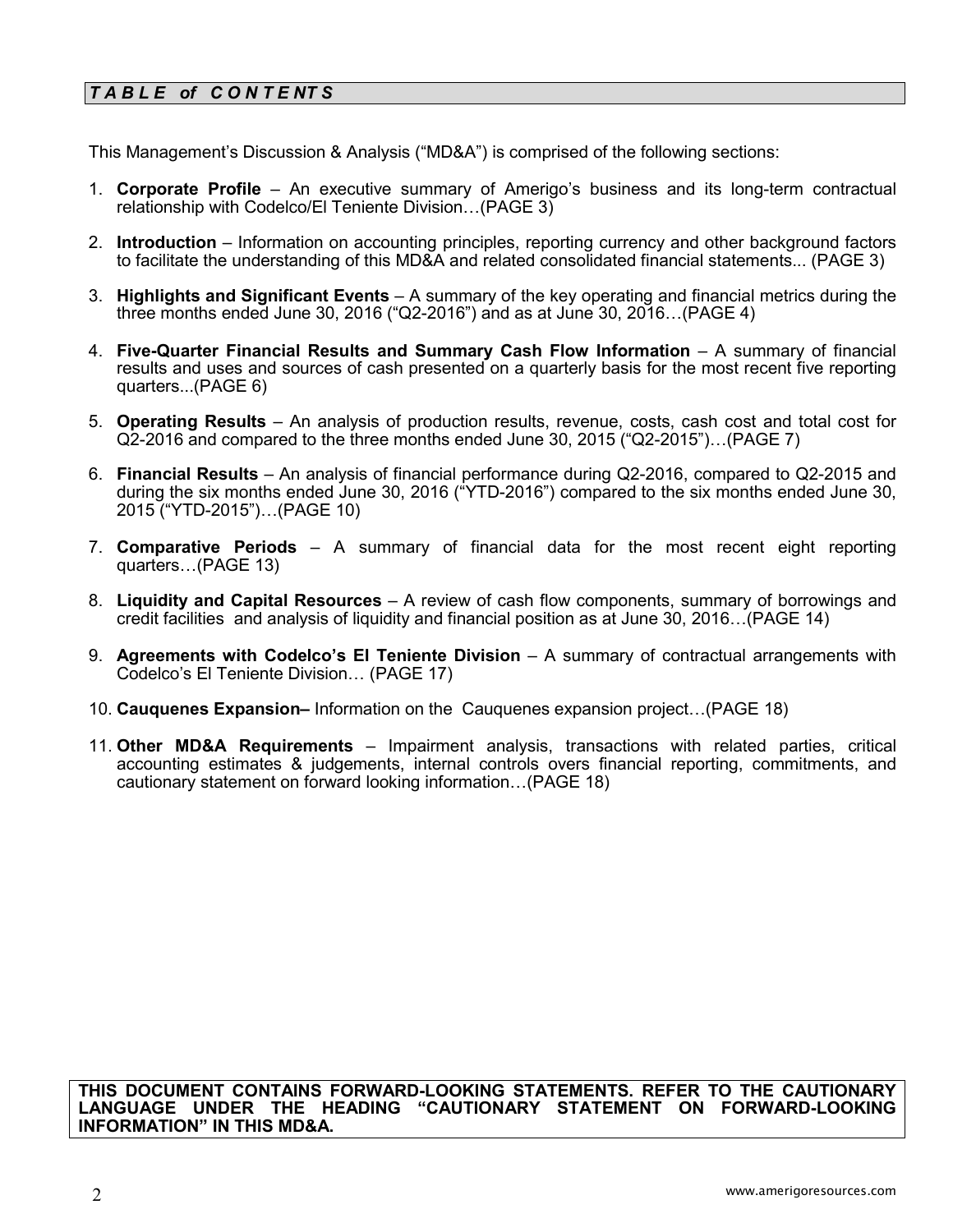# *AMOUNTS REPORTED IN U.S. DOLLARS, EXCEPT WHERE INDICATED OTHERWISE.*

#### *CORPORATE PROFILE*

Amerigo Resources Ltd. ("Amerigo" or the "Company") owns a 100% interest in Minera Valle Central S.A. ("MVC"), a Chilean company that is principally engaged in the production of copper concentrates.

MVC has a long-term contractual relationship with the El Teniente Division ("DET") of Corporación Nacional del Cobre de Chile ("Codelco") to process fresh and historic tailings from Codelco's El Teniente mine, the world's largest underground copper mine, in production since 1905.

Effective January 1, 2015 and up to December 31, 2022, MVC's production of copper concentrates is being conducted under a tolling agreement with DET. Under the agreement, title to the copper concentrates produced by MVC remains with DET and MVC earns tolling revenue, calculated as gross revenue for copper produced at applicable market prices, net of notional items (treatment and refining charges, DET notional royalties and transportation costs). Refer to **Agreements with Codelco's El Teniente Division** (page 17).

MVC also has an agreement with Chile's Minera Maricunga ("Maricunga"), under which MVC purchases Maricunga copper concentrate, dries the material and delivers the blended concentrates through its tolling contract with DET. Maricunga suspended deliveries of concentrate to MVC in June 2016 and it is currently uncertain whether deliveries from Maricunga will be reinstated in the future.

Amerigo's shares are listed for trading on the Toronto Stock Exchange ("TSX") and the OTCQX Stock Exchange in the United States.

#### *INTRODUCTION*

The following MD&A of the results of operations and financial position of Amerigo together with its subsidiaries (collectively, the "Group"), is prepared as of August 8, 2016 and should be read in conjunction with the Company's condensed consolidated interim financial statements and related notes for the three and six months ended June 30, 2016 and the Company's audited consolidated financial statements and related notes for the year ended December 31, 2015.

This MD&A's objective is to help the reader understand the factors affecting the Group's current and future financial performance.

The Company's financial statements are reported under International Financial Reporting Standards ("IFRS") issued by the International Accounting Standards Board ("IASB"). The disclosure of financial data and results in this MD&A is also reported under IFRS, except non-GAAP measures and when indicated otherwise.

Reference is made in this MD&A to various non-GAAP measures such as cash cost and total cost, which are terms that do not have a standardized meaning but are widely used as performance indicators in the mining industry. A tabular reconciliation of the Group's cash and total costs to tolling costs in Q2-2016 and Q2-2015 is presented on page 9.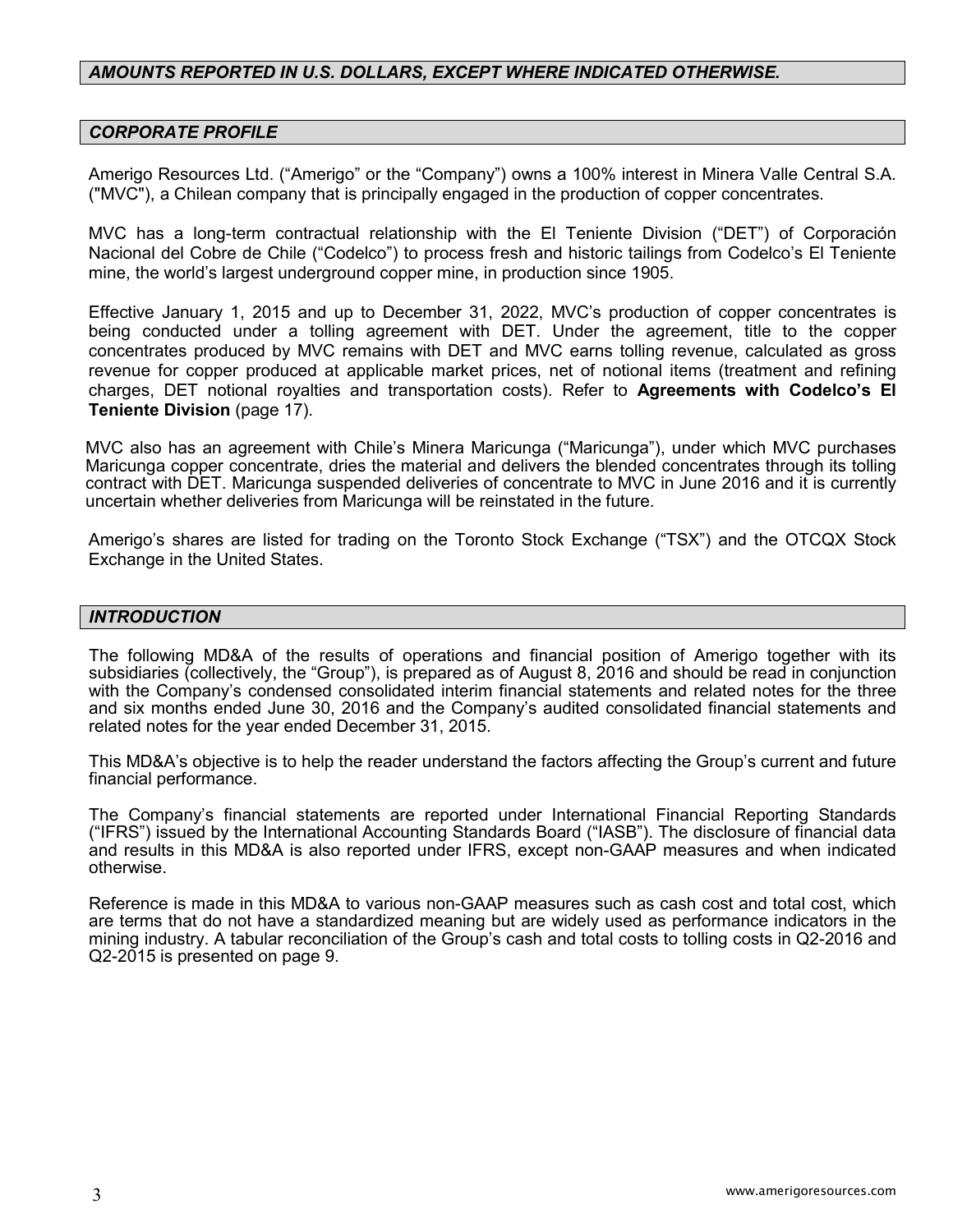# *HIGHLIGHTS and SIGNIFICANT EVENTS*

# **Comparative Overview**

|                                                   | Three months ended June 30, |           |           |       |  |
|---------------------------------------------------|-----------------------------|-----------|-----------|-------|--|
|                                                   | 2016                        | 2015      | Change    |       |  |
|                                                   |                             |           |           | $\%$  |  |
| Copper produced <sup>1</sup> million pounds       | 14.4                        | 9.1       | 5.3       | 58%   |  |
| Percentage of production from historic tailings   | 57%                         | 28%       |           | 104%  |  |
| Revenue (\$ thousands) $2$                        | 19,276                      | 16,388    | 2,888     | 18%   |  |
| DET notional royalties (\$ thousands)             | 4,985                       | 4,652     | 333       | 7%    |  |
| Tolling costs (\$ thousands)                      | 22,438                      | 18,136    | 4,302     | 24%   |  |
| Gross loss (\$ thousands)                         | (3, 162)                    | (1,748)   | (1, 414)  | 81%   |  |
| Net loss (\$ thousands)                           | (3,613)                     | (2,036)   | (1, 577)  | 77%   |  |
| Operating cash flow (\$ thousands) $3$            | (595)                       | (619)     | 24        | (4% ) |  |
| Cash flow paid for plant expansion (\$ thousands) | (2, 138)                    | (17, 186) | 15,048    | 88%   |  |
| Cash and cash equivalents (\$ thousands)          | 9,043                       | 12,691    | (3,648)   | (29%) |  |
| Debt repayments (\$ thousands)                    | (10, 673)                   |           | (10, 673) |       |  |
| Borrowings $($$ thousands) <sup>4</sup>           | 70,363                      | 43,304    | 27,059    | 62%   |  |
| Gross copper tolling price (\$/lb)                | 2.10                        | 2.65      | (0.55)    | (21%) |  |
| Cash cost per pound <sup>5</sup>                  | 1.65                        | 2.15      | (0.50)    | (23%) |  |
| Total cost per pound <sup>5</sup>                 | 2.25                        | 2.86      | (0.61)    | (21%) |  |

<sup>1</sup> Copper production from January 1, 2015 is conducted under tolling agreements with DET and Maricunga.<br>
<sup>2</sup> Revenue is reported net of notional items (smelting and refining charges, DET royalties and transportation cost

Cash and total costs are non-GAAP measures. Refer to page 9 for a reconciliation of these measures to tolling costs.

# **Financial results**

- Revenue was \$19.3 million (Q2-2015: \$16.4 million), an 18% increase due to higher production offset by lower copper prices. The Group's recorded copper tolling price was \$2.10/lb (Q2-2015: \$2.65/lb).
- Tolling costs were \$22.4 million (Q2-2015: \$18.1 million), an increase of 24% driven by a 58% increase in copper production.
- Cash cost (a non-GAAP measure equal to the aggregate of smelting and refining charges, tolling/production costs net of inventory adjustments and administration costs, net of by-product credits, page 9) before DET notional royalties decreased to \$1.65/lb (Q2-2015: \$2.15/lb) due to higher production.
- Total cost (a non-GAAP measure equal to the aggregate of cash cost of \$1.65/lb, DET notional royalties of \$0.36/lb and depreciation of \$0.24/lb, page 9) decreased to \$2.25/lb (Q2-2015: \$2.86/lb), due to lower cash cost and lower DET notional royalties.
- Gross loss was \$3.2 million (Q2-2015: \$1.7 million) and net loss was \$3.6 million (Q2-2015: \$2.0 million).
- In Q2-2016 and Q2-2015, the Group had negative cash flow from operations before changes in noncash working capital of \$0.6 million.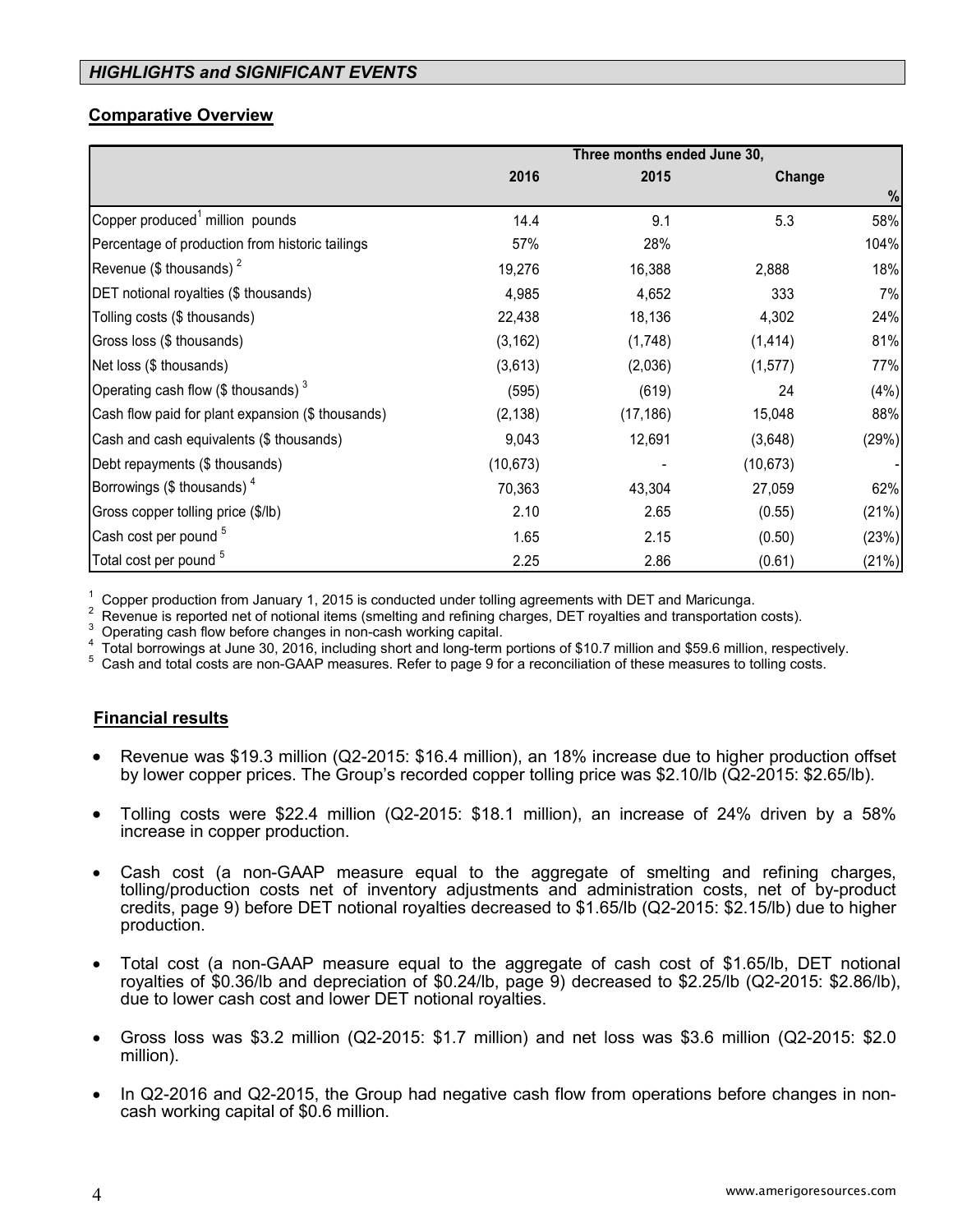# **Production**

- Q2-2016 production was 14.4 million pounds of copper, 58% higher than the 9.1 million pounds produced in Q2-2015.
- Q2-2016 copper production includes 8.2 million pounds from Cauquenes, 5.6 million pounds from fresh tailings and 0.5 million pounds from Minera Maricunga.
- The ramp-up in production from Cauquenes has progressed in line with expectations, with tonnage at design rates of 60,000 tpd and plant recovery improving to 35% in June.

#### **Cash and Financing Activities**

- The Group's cash balance was \$9.0 million at June 30, 2016 and December 31, 2015, with a working capital deficiency of \$3.9 million (December 31, 2015: working capital deficiency of \$6.0 million).
- On June 30, 2016, MVC made the first \$5.4 million semi-annual principal repayment on the \$64.4 million Cauquenes Expansion Loan and a \$5.3 million repayment to fully pay a Value Added Tax loan undertaken in 2015 for the Cauquenes phase one expansion.

#### **Capital Expenditures**

- Cash payments in Q2-2016 for capital expenditures ("Capex") were \$2.1million (Q2-2015: \$17.2 million).
- MVC incurred sustaining Capex of \$1.7 million in Q2-2016, in line with its Capex budget which is focused on building two additional extraction sumps in Cauquenes.

### **Outlook <sup>1</sup>**

- MVC maintains its 2016 production guidance of 55.0 to 60.0 million pounds of copper at an annual cash cost (page 9) of \$1.65 to \$1.85/lb.
- Copper production is expected to improve in H2-2016, as higher grade Cauquenes material is planned to be extracted from deeper zones.
- MVC is conducting studies to assess the feasibility of starting up its molybdenum plant in Q4-2016.
- MVC's sustaining Capex in 2016 continues to be estimated at \$5.0 million, mostly in connection with extraction sumps at Cauquenes.

**<sup>1</sup> Refer to Cautionary Statement on Forward Looking Information (page 22).**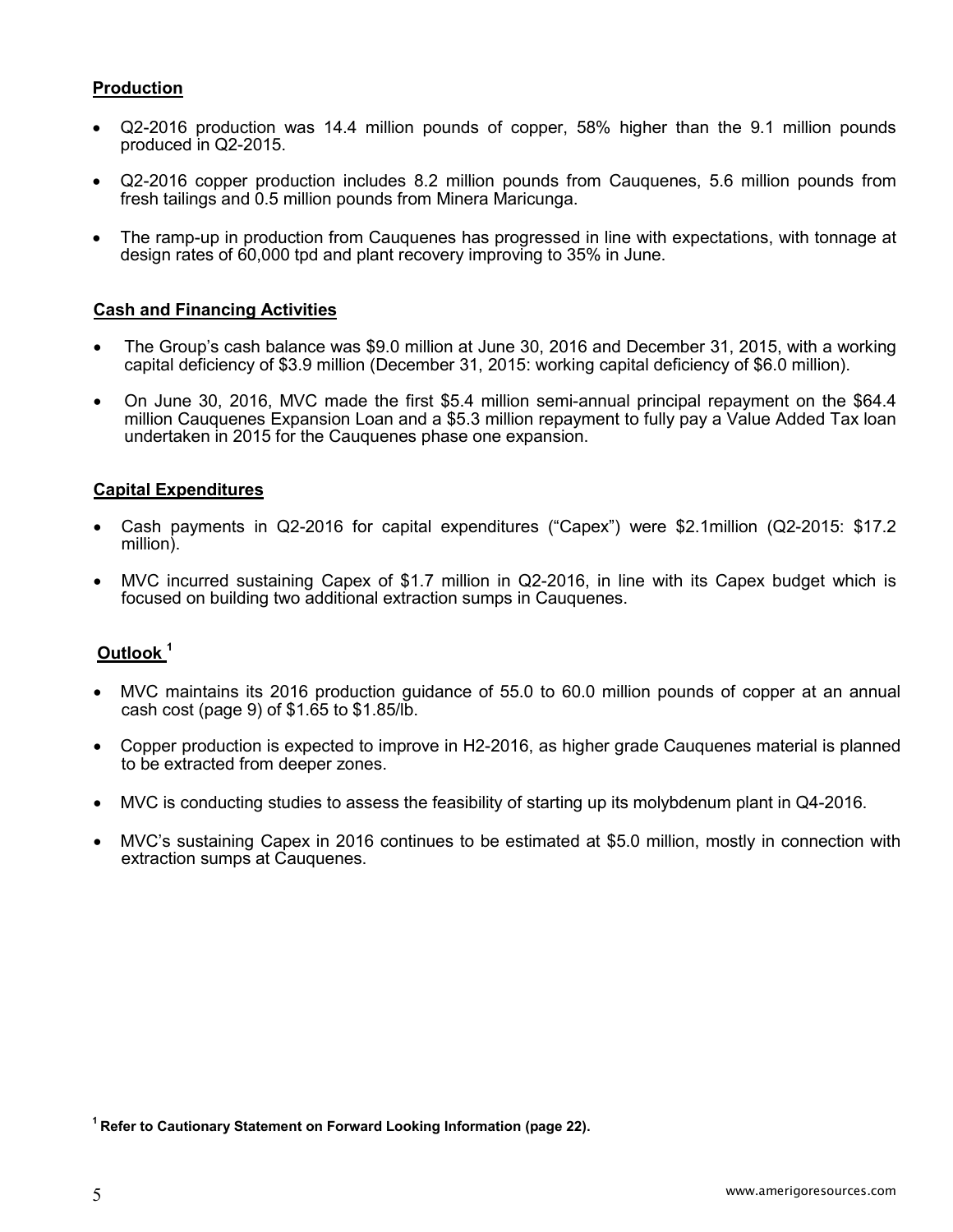# *SUMMARY OF FINANCIAL RESULTS Q2-2015 TO Q2-2016*

|                                                     | Q2-2016         | Q1-2016         | Q4-2015          | Q3-2015        | Q2-2015        |
|-----------------------------------------------------|-----------------|-----------------|------------------|----------------|----------------|
| Copper production, million pounds                   | 14.355          | 12.855          | 10.860           | 8.494          | 9.118          |
| Copper deliveries, million pounds                   | 14.509          | 12.746          | 10.737           | 8.288          | 9.395          |
| <b>Financial results (\$ thousands)</b>             |                 |                 |                  |                |                |
| Revenue                                             |                 |                 |                  |                |                |
| Gross tolling revenue                               | 28,361          | 26,997          | 11,006           | 14,897         | 24,657         |
| Notional items deducted from gross tolling revenue: |                 |                 |                  |                |                |
| Smelting and refining                               | (4,784)         | (4,509)         | (2, 439)         | (3,040)        | (3,850)        |
| <b>DET</b> royalties                                | (4,985)         | (4, 435)        | (2,328)          | (2, 492)       | (4,652)        |
| Transportation                                      | (401)           | (364)           | (194)            | (237)          | (330)          |
| Molybdenum and other revenue                        | 18,191<br>1,085 | 17,689<br>1,566 | 6,045<br>1,764   | 9,128<br>1,642 | 15,825         |
|                                                     | 19,276          | 19,255          | 7,809            | 10,770         | 563<br>16,388  |
| Tolling costs                                       |                 |                 |                  |                |                |
| Tolling costs                                       | (18,018)        | (17, 229)       | (10, 646)        | (12, 507)      | (15, 376)      |
| Depreciation and amortization                       | (3,301)         | (3,292)         | (1,659)          | (1,681)        | (1,678)        |
| Administration                                      | (1, 119)        | (1, 136)        | (956)            | (1, 102)       | (1,082)        |
|                                                     | (22, 438)       | (21, 657)       | (13, 261)        | (15, 290)      | (18, 136)      |
| Gross loss                                          | (3, 162)        | (2, 402)        | (5, 452)         | (4, 520)       | (1,748)        |
| Other expenses                                      |                 |                 |                  |                |                |
| Office and general expenses                         | (113)           | (281)           | (86)             | (239)          | (134)          |
| Salaries, management and professional fees          | (399)           | (513)           | (603)            | (387)          | (462)          |
| Share-based payment compensation                    | (58)            | (60)            | (15)             | (40)           | (93)           |
|                                                     | (570)           | (854)           | (704)            | (666)          | (689)          |
| Other expenses                                      |                 |                 |                  |                |                |
| Foreign exchange gain (expense)                     | 378             | 571             | (326)            | (553)          | (436)          |
| Impairment charges                                  |                 |                 | (1, 427)         | (194)          | (44)           |
| Other gains                                         | 97              | 30              | 4                | 23             | 38             |
| Royalty derivative including changes in fair value  | 475<br>439      | 601<br>(917)    | (1,749)<br>2,285 | (724)<br>(826) | (442)<br>1,297 |
|                                                     | 344             | (1, 170)        | (168)            | (2, 216)       | 166            |
| Operating loss                                      | (2,818)         | (3, 572)        | (5,620)          | (6,736)        | (1,582)        |
| Finance expense                                     | (1, 389)        | (1, 488)        | (83)             | (235)          | (275)          |
| Loss before taxes                                   | (4, 207)        | (5,060)         | (5,703)          | (6, 971)       | (1, 857)       |
| Income tax recovery (expense)                       | 594             | 703             | 1,030            | 810            | (179)          |
| Loss for the period                                 | (3,613)         | (4, 357)        | (4, 673)         | (6, 161)       | (2,036)        |
|                                                     |                 |                 |                  |                |                |
| Loss per share - basic                              | (0.02)          | (0.03)          | (0.03)           | (0.03)         | (0.01)         |
| Loss per share - diluted                            | (0.02)          | (0.03)          | (0.03)           | (0.03)         | (0.01)         |
| Cash cost $(\frac{1}{2}$ /lb) <sup>1</sup>          | 1.65            | 1.81            | 2.16             | 2.07           | 2.15           |
| Total cost $(\frac{1}{2}$ /lb) <sup>1</sup>         | 2.25            | 2.45            | 2.84             | 2.62           | 2.86           |
| Uses and sources of cash (\$thousands)              |                 |                 |                  |                |                |
| Operating cash flow before working capital changes  | (595)           | 1,443           | (3, 105)         | (2,460)        | (619)          |
|                                                     |                 |                 |                  |                |                |
| Operating cash flow after working capital changes   | 7,139           | 1,513           | 1,826            | (6, 814)       | (4,359)        |
| Cash used in investing activities                   | (2, 138)        | (3,714)         | (12, 216)        | (15, 498)      | (17, 655)      |
| Financing (repayments) proceeds                     | (7,673)         | 4,380           | 9,783            | 20,248         | 20,760         |
| Ending cash balance                                 | 9,043           | 11,757          | 9,032            | 9,925          | 12,691         |

 $1$ Cash and total costs are non-GAAP measures. Refer to page 9 for the basis of reconciliation of these measures to tolling costs.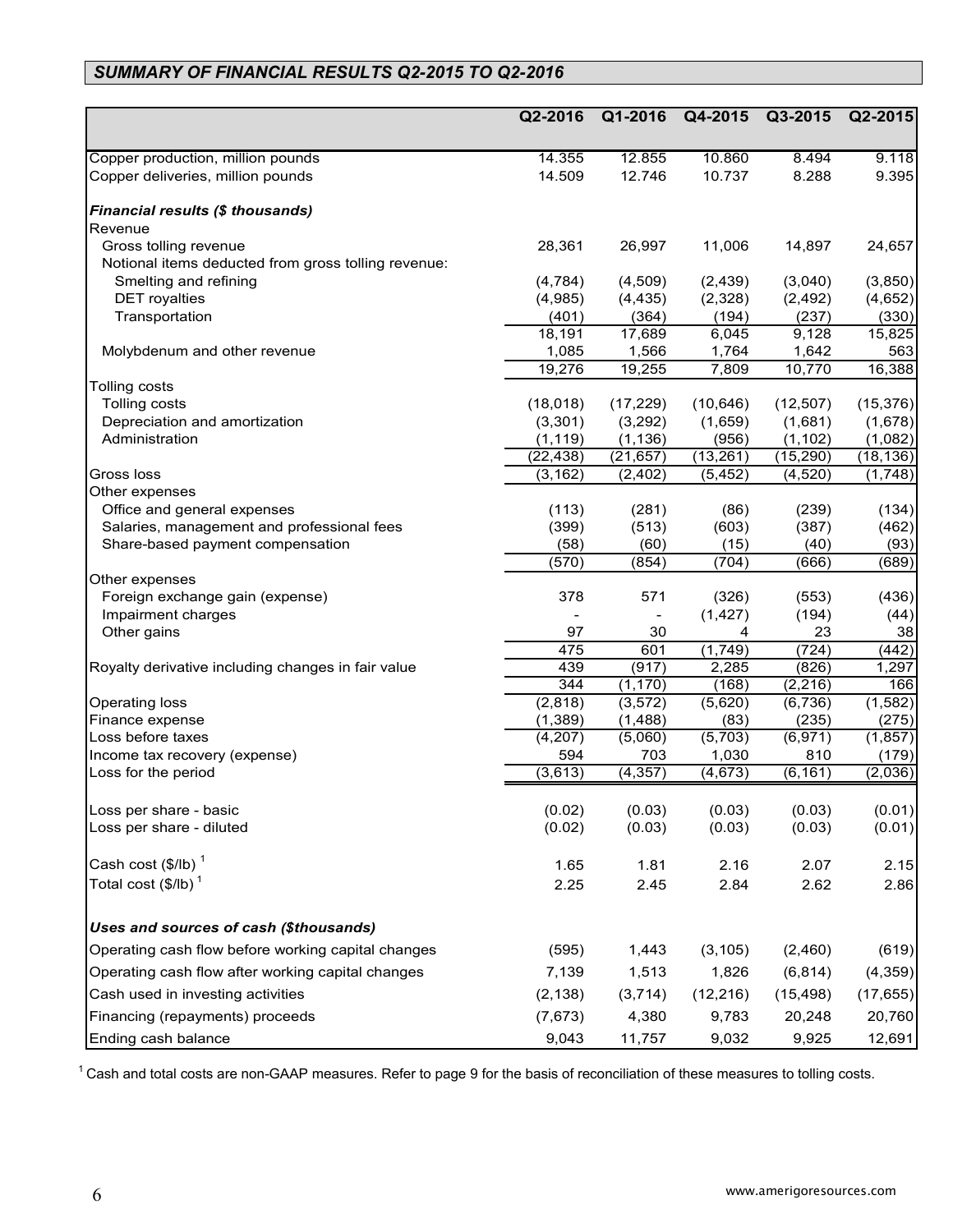### *OPERATING RESULTS*

In Q2-2016 the Group produced 14.4 million pounds of copper under tolling agreements with DET and Minera Maricunga, 58% higher than Q2-2015 production. Copper deliveries were 14.5 million pounds.

MVC produced 5.6 million pounds of copper from El Teniente's fresh tailings in Q2-2016. A high rainfall event in April at El Teniente decreased fresh tailings tonnage for five days, negatively affecting production.

Q2-2016 production from Cauquenes was 8.2 million pounds, 21% higher than Q1-2016 production of 6.7 million pounds. The ramp up in the historic Cauquenes deposit has progressed in line with expectations, with tonnage at design rates of 60,000 tpd and plant recovery improving to 35% in June. In H2-2016, the ramp up in production should continue to improve as higher grade Cauquenes material is expected to be extracted from deeper zones.

Results in Q2-2016 included 0.5 million pounds of copper produced and sold pursuant to the tolling contract with Maricunga (Q2-2015: 0.3 million pounds). Maricunga stopped delivering concentrate to MVC in June 2016 and it is uncertain whether deliveries from Maricunga will be reinstated in the future. The suspension of deliveries of Maricunga concentrate did not have, or is expected to have in the future, a material impact on the Group's financial performance.

There was no molybdenum production in Q2-2016 as MVC's molybdenum plant remained shut in response to low molybdenum prices. MVC is conducting studies to assess the feasibility of commencing molybdenum production in Q4-2016.

While tolling costs increased to \$22.4 million in Q2-2016 (Q2-2015: \$18.1 million) as a result of higher production, MVC's Q2-2016 cash cost (page 9) decreased to \$1.65/lb (Q2-2015: \$2.15/lb). Cash cost should continue to decrease in H2-2016 as Cauquenes production continues to improve.

|                                           | Q2-2016    | Q2-2015    |
|-------------------------------------------|------------|------------|
| <b>FRESH TAILINGS FROM EL TENIENTE</b>    |            |            |
| Tonnes processed                          | 10,620,849 | 12,120,700 |
| Copper grade (%)                          | 0.117%     | 0.115%     |
| Copper recovery                           | 21.3%      | 20.4%      |
| Copper produced (lbs)                     | 5,640,314  | 6,248,183  |
| <b>HISTORIC TAILINGS FROM EL TENIENTE</b> |            |            |
| Tonnes processed                          | 5,149,732  | 3,073,039  |
| Copper grade (%)                          | 0.224%     | 0.222%     |
| Copper recovery                           | 32.2%      | 17.2%      |
| Copper produced (lbs)                     | 8,190,929  | 2,592,618  |
| <b>TOLL PROCESSING FROM MARICUNGA</b>     |            |            |
| Copper produced (lbs)                     | 523,818    | 276,018    |
| <b>COPPER</b>                             |            |            |
| Total copper produced (lbs)               | 14,355,061 | 9,116,819  |
| Total copper delivered to DET (lbs)       | 14,509,089 | 9,394,525  |

# **Production**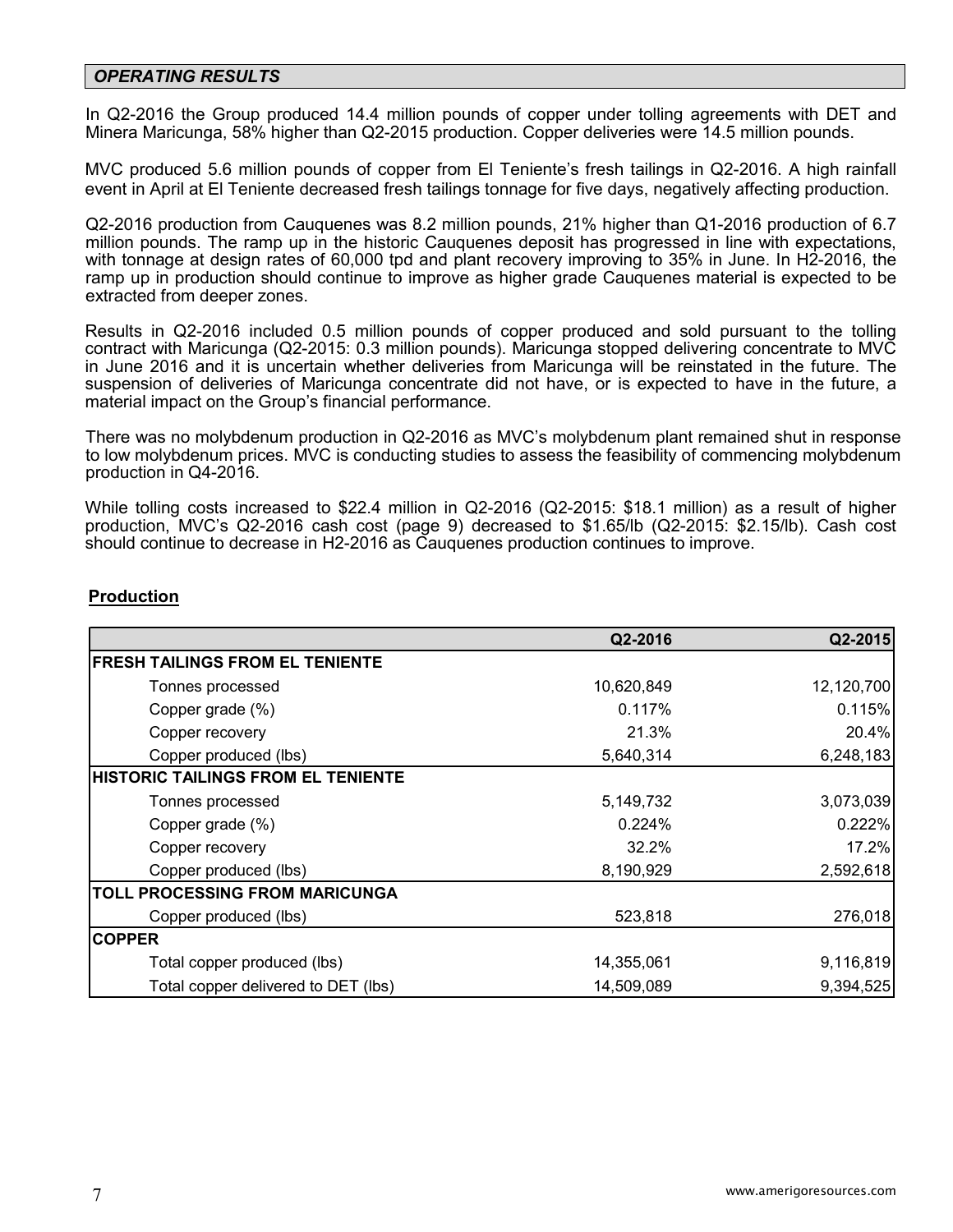# **Revenue**

|                                                      | Q2-2016           | Q2-2015 |
|------------------------------------------------------|-------------------|---------|
| Average LME copper price per pound                   | \$<br>$2.15$ \$   | 2.75    |
| Gross tolling revenue (thousands)                    | \$<br>28,361 \$   | 24,657  |
| Notional items deducted from gross tolling revenue:  |                   |         |
| Smelting and refining charges (thousands)            | (4,784)           | (3,850) |
| DET royalties (thousands)                            | (4,985)           | (4,652) |
| Transportation costs (thousands)                     | (401)             | (330)   |
| Copper net revenue (thousands)                       | 18,191            | 15,825  |
| Molybdenum and Maricunga tolling revenue (thousands) | 1,085             | 563     |
| Total revenue (thousands)                            | 19,276 \$         | 16,388  |
| Company's gross copper tolling price per pound 1     | 2.10 <sup>5</sup> | 2.65    |

<sup>1</sup> Copper recorded price for the period before smelting and refining charges, DET notional royalties, transportation costs and settlement adjustments to prior quarters' sales.

Production of copper concentrates by MVC is being conducted under a tolling agreement with DET for the period from January 1, 2015 to December 31, 2022, under which title to the copper concentrates produced by MVC is retained by DET and MVC earns tolling revenue, calculated as gross revenue for copper produced at applicable market prices, net of notional items (treatment and refining charges, DET royalties and transportation costs). The notional DET royalties precisely mimic the former royalty arrangements between MVC and DET.

MVC's compensation is determined in accordance with annual industry benchmarks for pricing terms and smelting and refining charges, and in 2016 is based on the average London Metal Exchange ("LME") copper price for the third month following the production of copper concentrates under the tolling agreement ("M+3"). Accordingly, final pricing for copper produced by MVC in 2016 is being determined based on the average LME copper price of the third month following production. A pricing term of M+3 in periods of declining copper prices affects the Group twofold, as tolling revenue for current period production is recorded based on provisional low copper prices, and the Group also has to record negative price-based revenue settlement adjustments to the prior quarter's production.

The average LME copper price in Q2-2016 was \$2.15/lb (Q2-2015: \$2.75/lb) and the Group's recorded copper tolling price was \$2.10/lb (Q2-2015: \$2.65/lb). The difference between the average LME copper price and the Group's recorded tolling price results from the pricing terms that applied in the period.

As of 2015, DET royalties on copper production are a notional item deducted from gross tolling revenue. In Q2-2016, DET notional royalties were \$5.0 million, 7% more than in Q2-2015, due to higher production. The terms for DET notional royalties and molybdenum royalties are disclosed under **Agreements with Codelco's El Teniente Division** (page 17).

Also effective 2015, transportation is a notional item deducted from gross tolling revenue. Transportation was \$0.4 million in Q2-2016 (Q2-2015: \$0.3 million).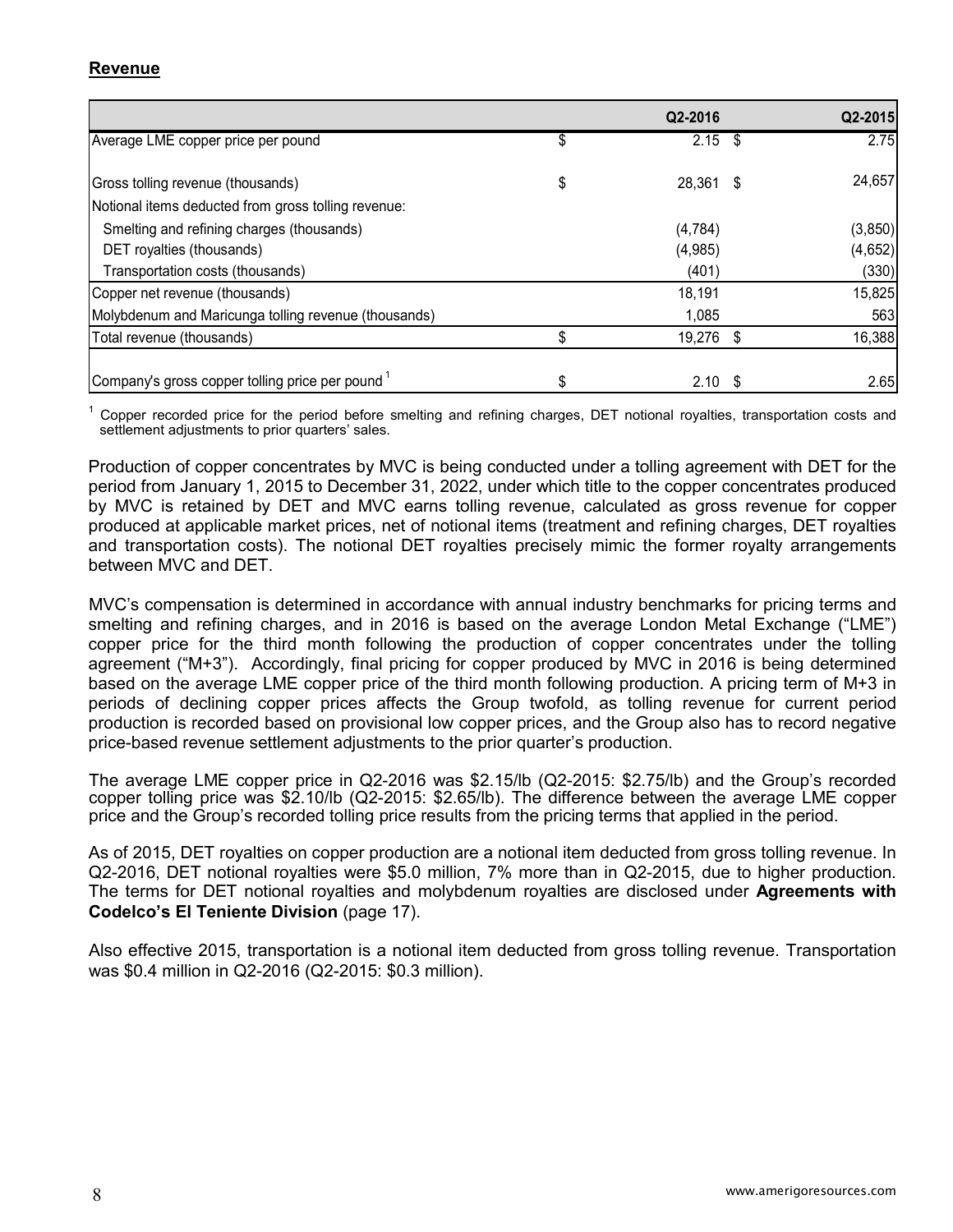# **Cash Cost and Total Cost**

Cash cost and total cost are non-GAAP measures prepared on a basis consistent with the industry standard Brook Hunt definitions. Cash cost is the aggregate of copper tolling costs, molybdenum production costs, smelting and refining charges, administration and transportation costs, minus by-product credits. Total cost is the aggregate of cash cost, DET notional royalties, depreciation and amortization.

A reconciliation of tolling costs to cash cost and total cost in Q2-2016 and Q2-2015 is presented below:

|                                                | Q2-2016         |      | Q2-2015  |
|------------------------------------------------|-----------------|------|----------|
| Tolling costs (thousands)                      | \$<br>22,438 \$ |      | 18,136   |
| Add (deduct):                                  |                 |      |          |
| DET notional royalties (thousands)             | 4,985           |      | 4,652    |
| Smelting and refining charges (thousands)      | 4,784           |      | 3,850    |
| Transportation costs (thousands)               | 401             |      | 330      |
| Inventory adjustments (thousands):             | (372)           |      | (1, 108) |
| By-product credits (thousands)                 | (1,085)         |      | (563)    |
| Total cost (thousands)                         | \$<br>31,151    | - \$ | 25,297   |
| Deduct:                                        |                 |      |          |
| DET notional royalties (thousands)             | (4,985)         |      | (4,652)  |
| Depreciation and amortization (thousands)      | (3,301)         |      | (1,678)  |
| Cash cost (thousands)                          | \$<br>22,865    | - \$ | 18,967   |
| Pounds of copper tolled from                   | 13.83           |      | 8.84     |
| fresh and old tailings (millions) <sup>1</sup> |                 |      |          |
| Cash cost (\$/lb)                              | 1.65            |      | 2.15     |
| Total cost (\$/lb)                             | 2.25            |      | 2.86     |

<sup>1</sup> Excludes 0.5 million pounds produced in Q2-2016 from Maricunga toll processing, a by-product (Q2-2015: 0.3 million pounds).

| The Group's trailing annual and quarterly cash costs (see table above) (\$/lb of copper produced) were: |  |  |
|---------------------------------------------------------------------------------------------------------|--|--|
|---------------------------------------------------------------------------------------------------------|--|--|

|                           | Q2-2016 | Q1-2016 | Q4-2015 | Q3-2015 | Q2-2015 |
|---------------------------|---------|---------|---------|---------|---------|
|                           |         |         |         |         |         |
| Power costs               | 0.50    | 0.56    | 0.70    | 0.70    | 0.62    |
| Grinding media            | 0.15    | 0.19    | 0.22    | 0.23    | 0.22    |
| <b>Other direct costs</b> | 0.62    | 0.69    | 0.93    | 0.77    | 0.77    |
| By-product credits        | (0.08)  | (0.13)  | (0.30)  | (0.22)  | (0.06)  |
| Smelting & refining       | 0.35    | 0.38    | 0.42    | 0.41    | 0.44    |
| Administration            | 0.08    | 0.09    | 0.16    | 0.15    | 0.12    |
| Transportation            | 0.03    | 0.03    | 0.03    | 0.03    | 0.04    |
| Cash Cost                 | \$1.65  | \$1.81  | \$2.16  | \$2.07  | \$2.15  |

Cash cost in Q2-2016 was \$1.65/lb (Q2-2015: \$2.15/lb).

Power is MVC's most significant cost, and was \$0.0964/kWh in Q2-2016 (Q1-2015: \$0.0908/kWh). MVC has two power generators that operate when the grid price exceeds the generators' operating costs. The economic benefit from operating the generators in Q2-2016 was \$0.3 million (Q2-2015: \$0.5 million). Unit power costs of \$0.50/lb (Q2-2015: \$0.62/lb) improved due to higher copper production.

Unit grinding media costs were \$0.15/lb (Q2-2015: \$0.22/lb), positively affected from more efficient mill operations and lower steel prices.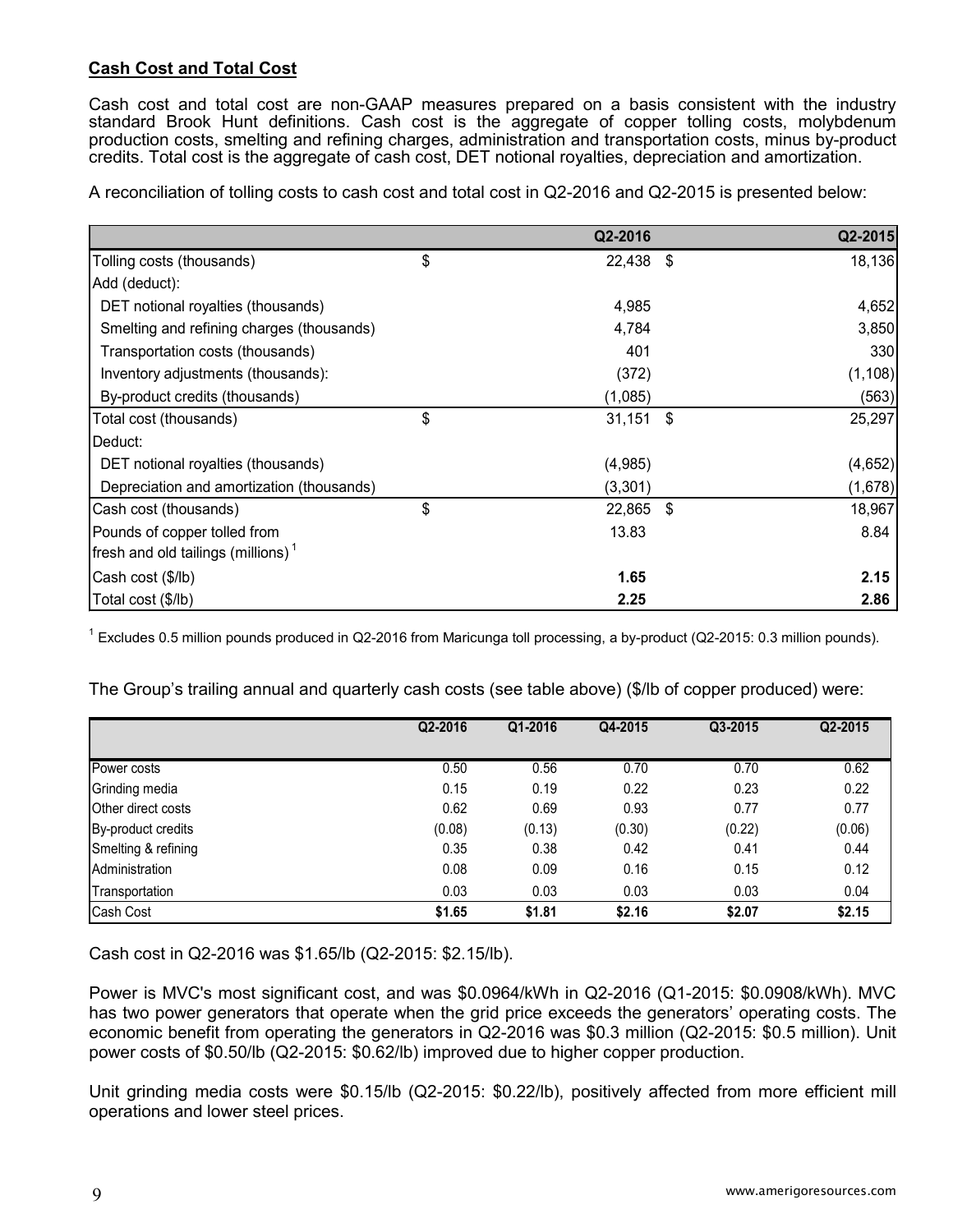Other direct costs were \$0.62/lb (Q2-2015: \$0.77/lb) and included direct labour costs of \$0.17/lb (Q2-2015: \$0.25/lb) and all other combined direct costs of \$0.45/lb (Q2-2015: \$0.52/lb).

The Group's trailing annual and quarterly total costs (\$/lb of copper produced) were:

|                               | Q2-2016 | Q1-2016 | Q4-2015 | Q3-2015 | Q2-2015 |
|-------------------------------|---------|---------|---------|---------|---------|
| Cash cost                     | 1.65    | 1.81    | 2.16    | 2.07    | 2.15    |
| <b>DET</b> notional royalties | 0.36    | 0.37    | 0.40    | 0.33    | 0.52    |
| Amortization/depreciation     | 0.24    | 0.27    | 0.28    | 0.22    | 0.19    |
| <b>Total Cost</b>             | \$2.25  | \$2.45  | \$2.84  | \$2.62  | \$2.86  |

Total cost was \$2.25/lb (Q2-2015: \$2.86/lb), positively impacted by reductions of \$0.50/lb in cash cost (due to stronger production) and \$0.16/lb in DET notional royalties (from lower metal prices).

### *FINANCIAL RESULTS Q2-2016*

The Group posted a net loss of \$3.6 million (\$0.02 basic and diluted loss per share), compared to a net loss of \$2.0 million in Q2-2015 (\$0.01 basic and diluted loss per share) as a result of lower metal prices.

Gross loss was \$3.2 million (Q2-2015: \$1.7 million).

### **Revenue**

Revenue in Q2-2016 was \$19.3 million (Q2-2015: \$16.4 million).

# **Tolling Costs**

| (Expressed in thousands)      | Q2-2016     | Q2-2015      |
|-------------------------------|-------------|--------------|
| Direct tolling costs          |             |              |
| Power costs                   | \$<br>6,991 | \$<br>5,497  |
| Grinding media                | 2,008       | 1,968        |
| Labour costs                  | 2,330       | 2,226        |
| Other direct tolling costs    | 6,689       | 5,685        |
|                               | 18,018      | 15,376       |
| Depreciation and amortization | 3,301       | 1,678        |
| Administration                | 1,119       | 1,082        |
| Tolling costs                 | 22,438      | \$<br>18,136 |

Direct tolling costs were \$18.0 million (Q2-2015: \$15.4 million), a cost increase of 15% in the context of a 58% increase in production.

Power costs increased by \$1.5 million compared to Q2-2015, as a result of higher production.

Grinding media costs of \$2.0 million were only 2% higher than in Q2-2015 despite a 58% increase in production, due to more efficient mill operations and lower steel prices.

Direct labour costs were \$2.3 million in Q2-2016 (Q2-2015: \$2.2 million) in connection with higher production bonuses achieved at MVC.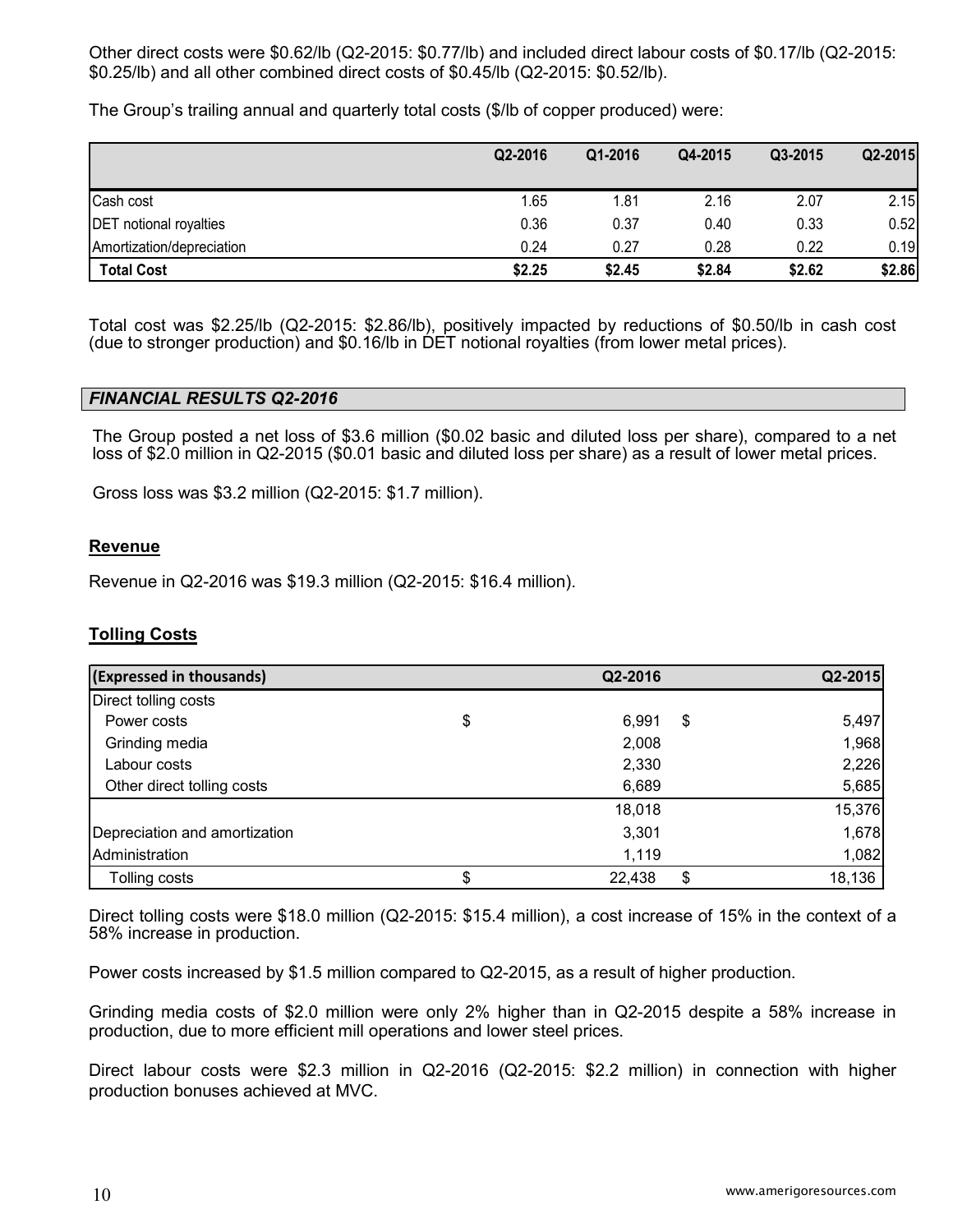Other direct tolling costs increased by \$1.0 million to \$6.7 million. The most relevant other direct tolling costs are summarized in the following tables:

| (Expressed in thousands)                      | Q2-2016     |      | Q2-2015 |
|-----------------------------------------------|-------------|------|---------|
| Other direct tolling costs                    |             |      |         |
| Historic tailings extraction                  | \$<br>1,117 | - \$ | 845     |
| Maintenance, excluding labour                 | 1,444       |      | 1,328   |
| Maricunga tolling costs                       | 861         |      | 538     |
| Industrial water                              | 526         |      | 455     |
| Copper reagents                               | 492         |      | 350     |
| Subcontractors, support services, etc.        | 447         |      | 534     |
| Filtration and all other direct tolling costs | 82          |      | 66      |
| Lime                                          | 955         |      | 209     |
| Process control, environmental & safety       | 393         |      | 253     |
| Inventory adjustments                         | 372         |      | 1,107   |
|                                               | \$<br>6,689 | \$   | 5,685   |

| $(\frac{1}{2}/lb Cu)$                         | Q2-2016 | Q2-2015 |
|-----------------------------------------------|---------|---------|
| Other direct tolling costs                    |         |         |
| Historic tailings extraction                  | 0.08    | 0.10    |
| Maintenance, excluding labour                 | 0.10    | 0.15    |
| Maricunga tolling costs                       | 0.06    | 0.06    |
| Industrial water                              | 0.04    | 0.05    |
| Copper reagents                               | 0.04    | 0.04    |
| Subcontractors, support services, etc.        | 0.03    | 0.06    |
| Filtration and all other direct tolling costs | 0.01    | 0.01    |
| Lime                                          | 0.07    | 0.02    |
| Process control, environmental & safety       | 0.03    | 0.03    |
| Inventory adjustments                         | 0.03    | 0.12    |
|                                               | 0.48    | 0.64    |

MVC has continued to closely monitor other direct costs, and the dollar value of these costs increased only 18% compared to Q2-2015, despite a 58% increase in production between both periods. All Q2-2016 unit costs are lower than in Q2-2015, with the exception of lime, which increased both in terms of total and unit cost, as more lime is required to process the Cauquenes tailings.

Depreciation and amortization cost increased to \$3.3 million (Q2-2015: \$1.7 million), as the Cauquenes expansion started to be depreciated in 2016.

Administration expenses were \$1.1 million in Q2-2016 and Q2-2015.

# **Other (expenses) gains**

Other expenses of \$0.3 million (Q2-2015: gains of \$0.2 million) are costs not related to MVC's production operations, and are comprised of the following:

 General and administration expenses of \$0.6 million (Q2-2015: \$0.6 million) which include salaries, management and professional fees of \$0.4 million (Q2-2015: \$0.5 million), office and general expenses of \$0.1 million (Q2-2015: \$0.1 million) and share-based payments of \$0.1 million (Q2-2015: \$0.1 million).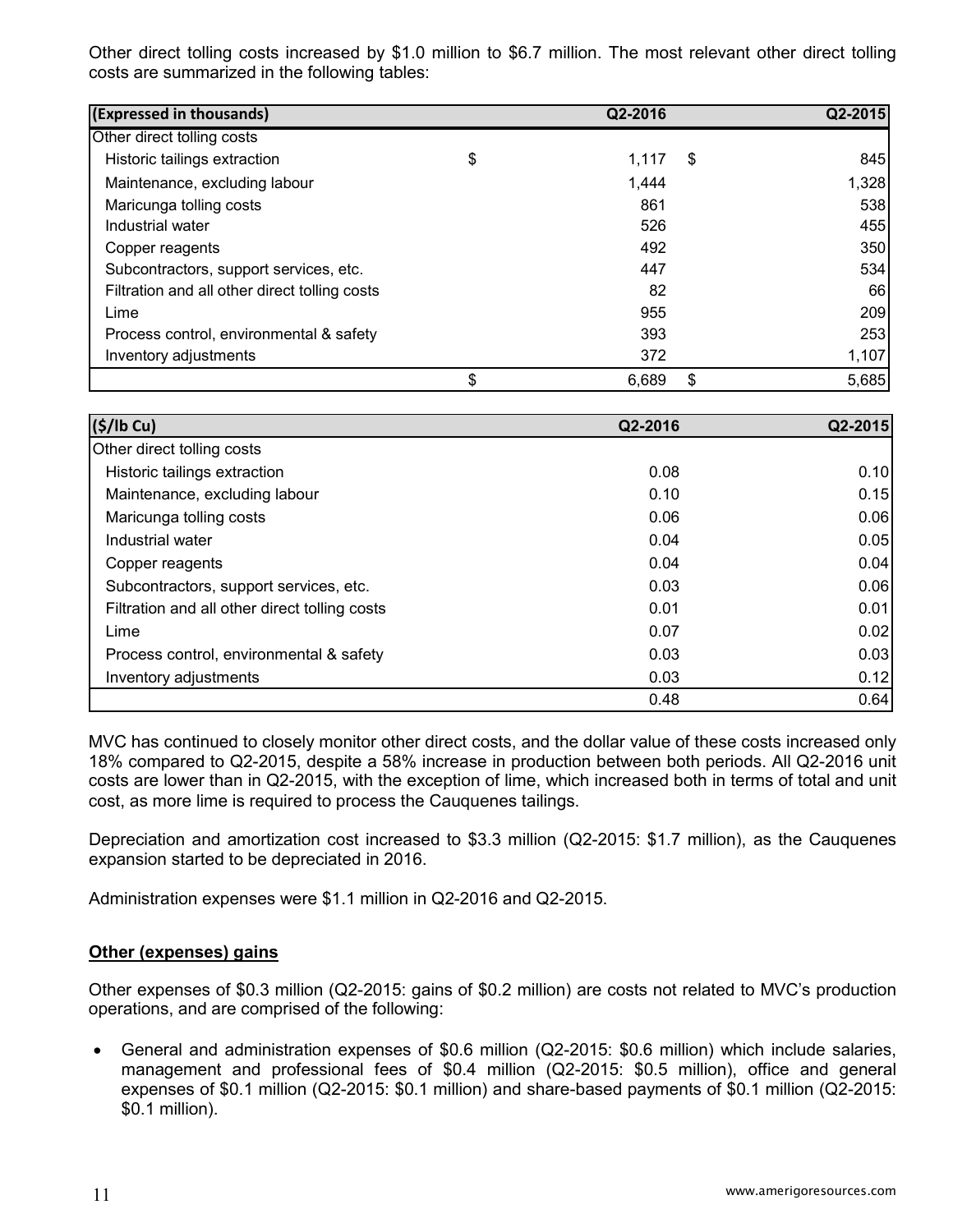- Other gains of \$0.5 million (Q2-2015: other expenses of \$0.4 million), comprised of a foreign exchange gain of \$0.4 million (Q2-2015: expense of \$0.4 million), other gains of \$0.1 million (Q2- 2015: 0.1 million) and in Q2-2015 an impairment charge of \$0.1 million on the Candente Copper investment.
- A royalty derivative to related parties recovery of \$0.4 million (Q2-2015: \$1.3 million), which includes actual royalty dividends paid or accrued to related parties of \$0.3 million (Q2-2015: \$0.1 million) and a decrease in the fair value of the derivative of \$0.7 million (Q2-2015: decrease in fair value of \$1.4 million). The decrease in the fair value of the derivative was the result of higher discount rates driven by higher expected risk adjusted borrowing rates.

### **Finance expense**

The Group recorded a finance expense of \$1.4 million in Q2-2016, (Q2-2015: \$0.3 million) which includes finance, interest charges and a change in value on an interest rate swap. Most of the Group's finance expense was subject to capitalization in Q2-2015.

### **Taxes**

Income tax recovery was \$0.6 million in Q2-2016 (Q2-2015: expense of \$0.2 million).

# *F I N A N C I A L R E S U L T S – SIX MONTHS ENDED JUNE 30, 2016*

During YTD-2016 the Company posted a net loss of \$8.0 million (\$0.05 per share), compared to a net loss of \$6.1 million (\$0.04 per share) YTD-2015.

Financial performance between the two six-month periods was negatively impacted by lower metal prices despite higher copper production at MVC.

Revenue in YTD-2016 was \$38.6 million, only 14% higher than YTD-2015 revenue of \$34.0 million, despite a 51% YTD increase in copper production.

Tolling and production costs were \$44.1 million, 19% higher than tolling and production costs of \$37.1 million in YTD-2015. Cash cost and total cost (both non-GAAP measures) in YTD-2016 were \$1.73/lb and \$2.35/lb respectively, compared to \$2.23/lb and \$2.95/lb in YTD-2015.

Other expenses were \$0.8 million, down from \$2.5 million in YTD-2015.

Finance expense increased to \$2.9 million from \$0.7 million in connection with MVC's debt service. Most of the Group's finance expense was subject to capitalization in YTD-2015.

Income tax recovery was \$1.3 million, compared to \$0.1 million in YTD-2015, as a result of a decrease in both current and deferred tax expense.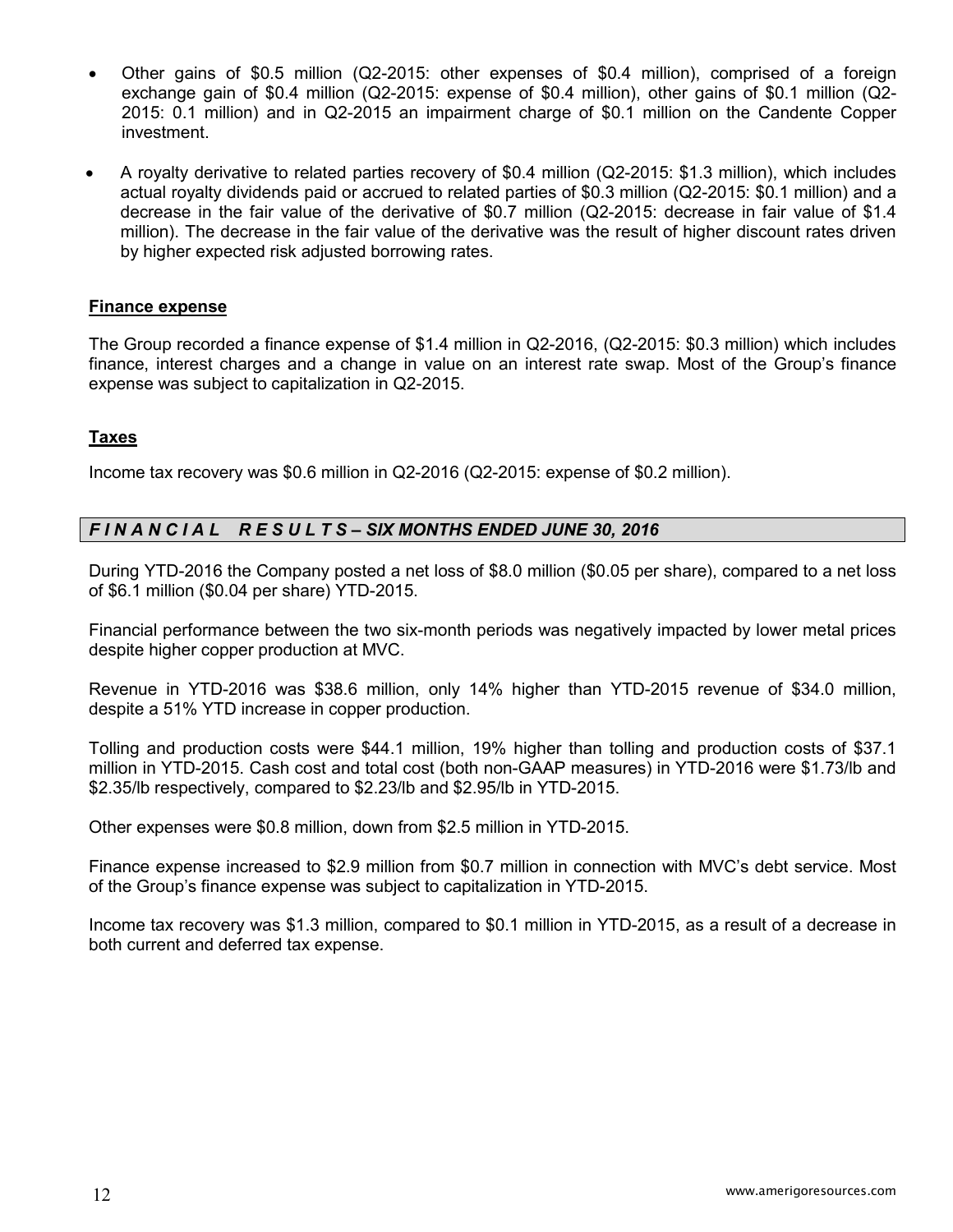### *COMPARATIVE PERIODS*

The Company's financial statements are reported under IFRS issued by the IASB. The following tables provide highlights from the Company's financial statements of quarterly results for the past eight quarters (unaudited).

|                                   | Q2-2016 | Q1-2016  | Q4-2015 | Q3-2015  |
|-----------------------------------|---------|----------|---------|----------|
|                                   |         | \$       | \$      |          |
|                                   |         |          |         |          |
| Total revenue (thousands)         | 19,276  | 19,255   | 7,809   | 10,770   |
| Net loss (thousands)              | (3,613) | (4, 357) | (4,673) | (6, 161) |
| Loss per share                    | (0.02)  | (0.03)   | (0.03)  | (0.03)   |
| Diluted loss per share            | (0.02)  | (0.03)   | (0.03)  | (0.03)   |
|                                   |         |          |         |          |
|                                   | Q2-2015 | Q1-2015  | Q4-2014 | Q3-2014  |
|                                   |         |          |         |          |
|                                   |         |          |         |          |
| Total revenue (thousands)         | 16,388  | 17,656   | 24,320  | 22,222   |
| Net (loss) profit (thousands)     | (2,036) | (4,063)  | 1,702   | 3,725    |
| (Loss) earnings per share         | (0.01)  | (0.02)   | 0.01    | (0.02)   |
| Diluted (loss) earnings per share | (0.01)  | (0.02)   | 0.01    | (0.02)   |

Quarterly revenue variances result mostly from varying volumes of copper sales or deliveries (a factor of quarterly production) and the Group's realized copper price (a factor of market price conditions). The Group's revenues are highly sensitive to these two variables, as summarized below:

|                                   | Q2-2016  | Q1-2016                  | Q4-2015  | Q3-2015  | Q2-2015 | Q1-2015 | Q4-2014                  | Q3-2014  |
|-----------------------------------|----------|--------------------------|----------|----------|---------|---------|--------------------------|----------|
| Copper<br>sales/deliveries        | 14.51    | 12.75                    | 7.44     | 8.12     | 9.39    | 8.83    | 11.22                    | 10.32    |
| MVC's realized<br>copper<br>price | \$2.10   | \$2.24                   | \$2.08   | \$2.36   | \$2.65  | \$2.68  | \$3.01                   | \$3.06   |
| Settlement<br>adjustments         | (\$0.96) | $\overline{\phantom{a}}$ | (\$1.02) | (\$2.61) | \$0.42  | \$1.43  | $\overline{\phantom{a}}$ | (\$0.53) |

 $1$  Million pounds of copper. In 2015 and 2016 deliveries are under the tolling agreements with DET and Maricunga. Q3-2015 and Q4-2015 amounts exclude tailings processed from Cauquenes.

 $2$  Copper recorded price per pound, for the period before notional smelting and refining charges and settlement adjustments to prior quarters' sales/deliveries.

 $3$  Settlement adjustments to prior quarter's sales/deliveries, expressed in millions of dollars

Q3-2014 revenue was negatively impacted by lower production. Revenue in Q4-2014 was stronger as mining conditions improved in Colihues, although stronger production results were mitigated by lower copper prices. Q1-2015 revenue was impacted by lower production and a substantial decline in copper prices. Q2-2015 revenue was positively impacted by higher production levels, despite lower realized copper prices. Q3-2015 revenue was affected by lower copper sales, lower copper prices and negative revenue settlement adjustments due to pricing terms. Q4-2015 revenue was affected by lower production (as they exclude Cauquenes production) and lower copper prices. Q1-2016 and Q2-2016 revenue were positively impacted by stronger copper production from Cauquenes.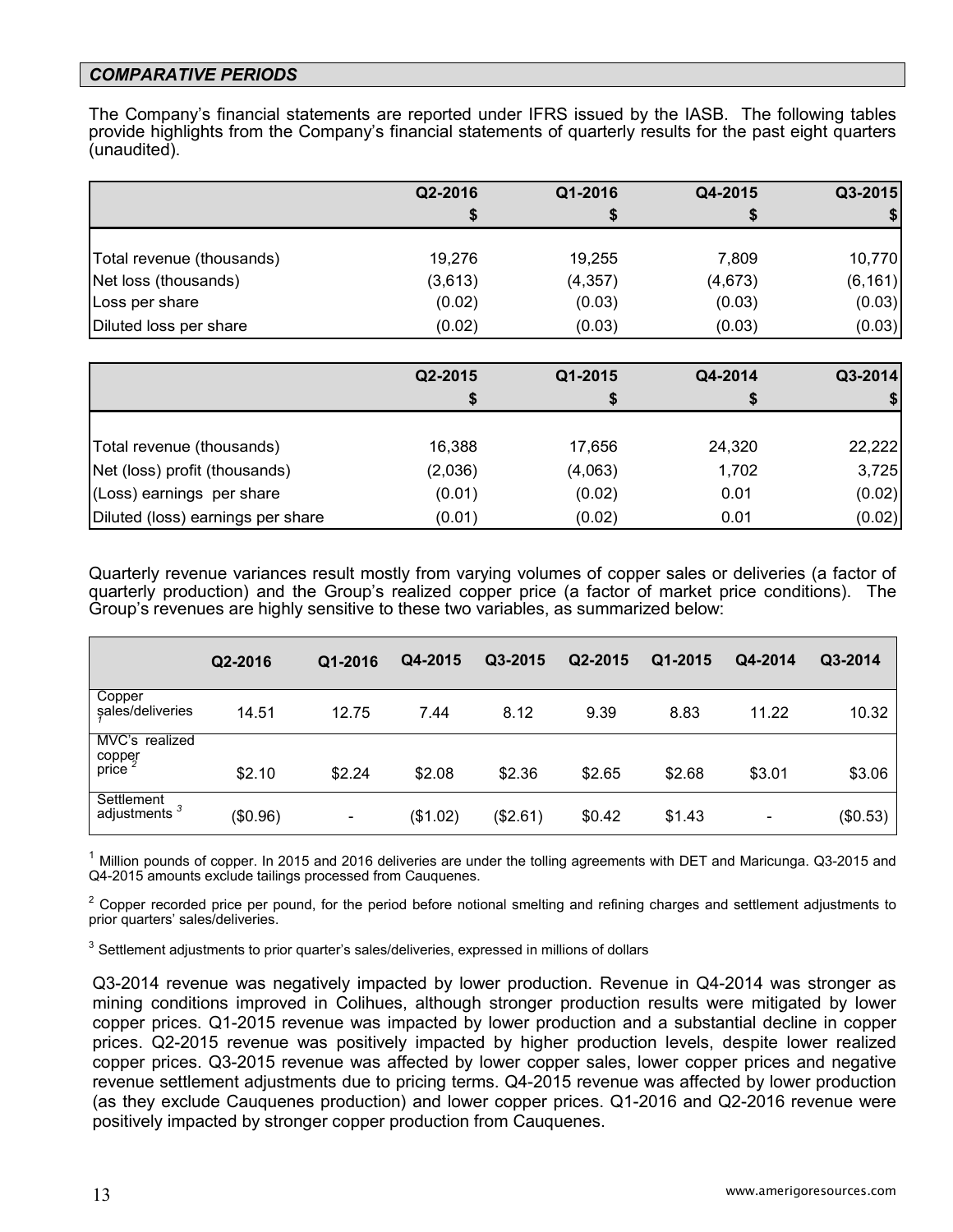In addition to revenue variances, the Group's quarterly results in the most recent eight quarters were also affected by variations in cost of sales:

|                                      | Q2-2016 | Q1-2016 | Q4-2015 | Q3-2015 | Q2-2015 | Q1-2015 | Q4-2014 | Q3-2014 |
|--------------------------------------|---------|---------|---------|---------|---------|---------|---------|---------|
| Tolling<br>costs                     | \$22.44 | \$21.66 | \$13.26 | \$15.29 | \$18.14 | \$18.97 | \$21.46 | \$20.37 |
| Unit<br>tolling<br>cost <sup>2</sup> | \$1.55  | \$1.70  | \$1.78  | \$1.88  | \$1.93  | \$2.15  | 1.91    | \$1.97  |

<sup>1</sup> Millions of dollars.<br><sup>2</sup> Tolling costs divided over number of pounds of copper delivered. Q3-2015 and Q4-2015 amounts exclude tailings processed from Cauquenes.

Tolling costs are affected by production levels, input costs -particularly power costs-, copper prices and the depreciation or appreciation of the Chilean Peso ("CLP") to the U.S. dollar. Total production costs increased in Q4-2014 from higher production, but unit cost decreased from prior quarter levels. In Q1-2015 total tolling costs decreased due to lower production, but the decrease in costs was insufficient to maintain the low unit costs that had been achieved in prior quarters. In Q2, Q3 and Q4-2015, total and unit tolling costs decreased consistently each quarter as a result of lower production levels, cost reductions at MVC and a weaker CLP compared to the U.S. dollar. Tolling costs in Q3 and Q4-2015 also decreased due to suspension of Colihues operations. Q4-2015 cost data did not include Cauquenes tolling costs which were capitalized as pre-operating costs. Q1-2016 and Q2-2016's tolling cost increased due to a substantial increase in production which also resulted in lower unit costs.

# *LIQUIDITY and CAPITAL RESOURCES*

### **Cash Flow from Operations**

The Group generated cash of \$7.1 million from operations, compared to \$4.4 million used in operations in Q2-2015. YTD-2016 cash generated from operations was \$8.7 million (YTD-2015: \$21.5 million used in operations).

Excluding the effect of changes in working capital accounts, the Group used cash of \$0.6 million in operations (Q2-2015: \$0.6 million) and generated cash of \$0.9 million in both YTD-2016 and YTD-2015.

# **Cash Flow from Financing Activities**

YTD-2016, the Group received \$10.8 million in debt proceeds net of transaction costs (YTD-2015: \$42.9 million) and made debt repayments of \$14.1 million (YTD-2015: \$nil).

### **Cash Flow from Investing Activities**

YTD-2016, the Group used cash of \$5.9 million for payments of capital expenditures, including final payments on the Cauquenes phase one expansion (YTD-2015: \$25.9 million).

### **Liquidity and Financial Position**

The Group's cash and cash equivalents at June 30, 2016 and December 31, 2015 totaled \$9.0 million. The Group had a working capital deficiency of \$3.9 million at June 30, 2016, compared to a working capital deficiency of \$6.0 million at December 31, 2015.

The Group operates in a cyclical industry where levels of cash flow are closely correlated to the market prices for copper. While MVC is a valuable long-life asset with a strategic relationship with El Teniente, the world's largest underground copper mine, its liquidity and financial position have been affected by a sharp decrease in copper price, from an average LME price of \$2.75/lb in Q2-2015 to an average LME price of \$2.15/lb in Q2-2016.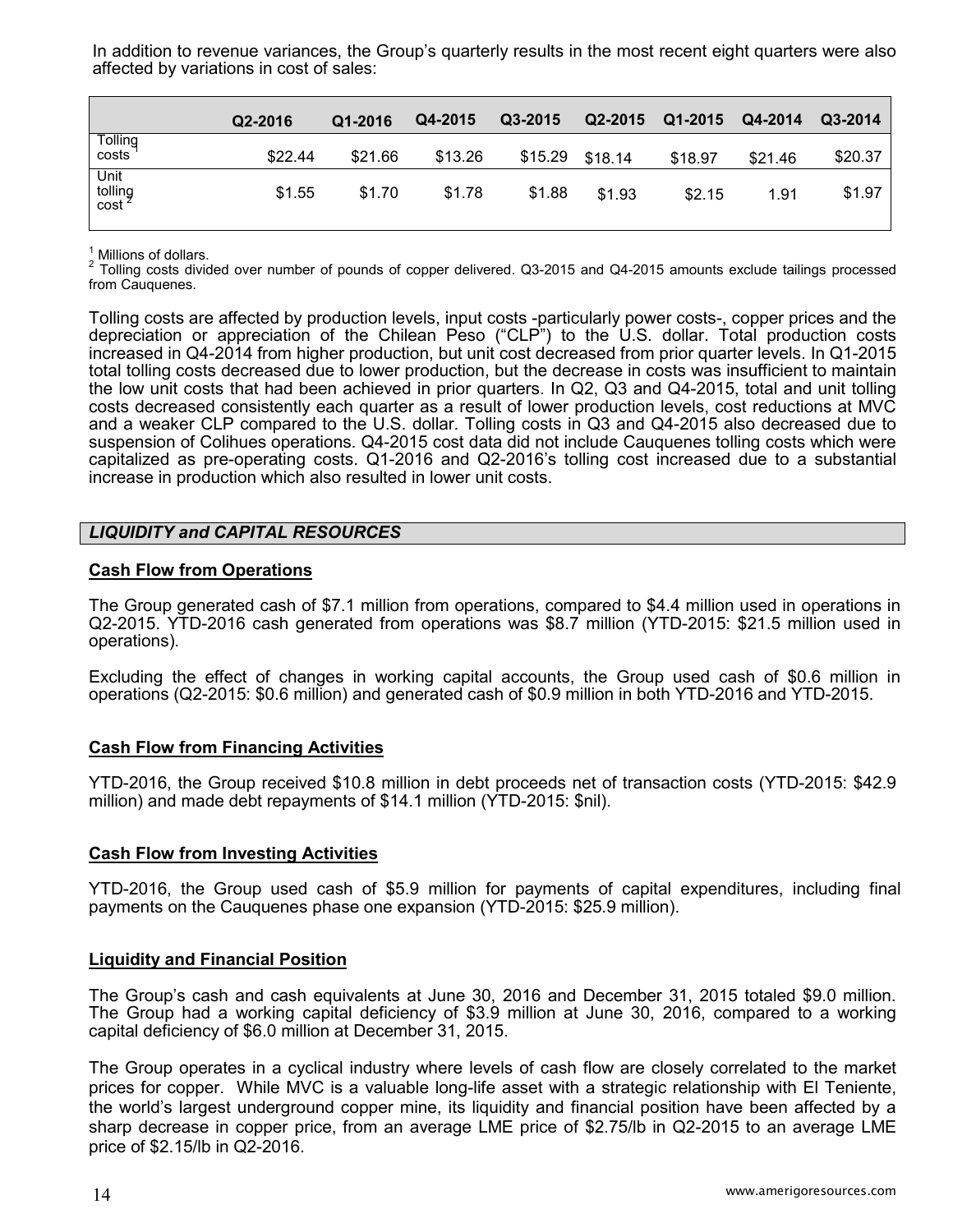Phase one of the Cauquenes expansion was completed in December 2015, providing MVC with access to high-grade historic tailings that are expected to increase production from 37.3 million pounds of copper in 2015 to an estimated 55.0 to 60.0 million pounds in 2016. As a result of the projected production increase, and the effect of continued cost reductions, annual cash cost were originally projected to decrease from \$2.18/lb in 2015, to a cash cost of \$1.65/lb to \$1.85/lb in 2016. In Q2-2016, MVC's cash cost was \$1.65/lb. Refer to Cautionary Statement on Forward Looking Information (page 22).

Under these conditions, the Group expects to meet its obligations for the next 12 months from cash flow generated from operations and from the \$4.0 million that remain available in 2016 through the DET Expansion Support Facility, at a monthly rate of \$1.0 million, provided average LME monthly copper prices remain below \$2.80/lb.

At June 30, 2016, the Group had \$13.0 million undrawn from a stand-by line of credit from three Amerigo shareholders, currently available to March 25, 2017.

In addition to the above facilities, in 2016 MVC and DET reached an agreement to defer DET notional royalties during a four-month period, from March to June 2016, the repayment terms of which are under discussion with DET. MVC also reached an agreement with its power provider to reduce rates in the existing power supply contracts between the parties, resulting in annual power cost reductions of approximately \$1.5 million in each of 2016 and 2017, and to defer 20% of power payments from H1-2016 to H2-2016, when production levels and as a result, operating cash flow, are expected to be stronger.

The Group's long-term liabilities (severance provisions, long-term portion of borrowings, long-term portion of the royalty derivative to related parties measured at fair value, deferred income tax liabilities and other non-current liabilities) at June 30, 2016 were \$93.8 million (December 31, 2015: \$87.6 million).

# **Borrowings**

| (Thousands)                                           | <b>June 30,</b> | December 31, |
|-------------------------------------------------------|-----------------|--------------|
|                                                       | 2016            | 2015         |
|                                                       |                 |              |
|                                                       |                 |              |
| Cauquenes Expansion Loan (a)                          | 56,845          | 57,471       |
| Cauquenes Expansion VAT Facility (b)                  |                 | 8,026        |
| <b>DET Expansion Support Facility (c)</b>             | 13,518          | 7,148        |
|                                                       | 70,363          | 72,645       |
| Comprised of:                                         |                 |              |
| Short-term debt and current portion of long-term debt | 10,733          | 17,964       |
| Long -term debt                                       | 59,630          | 54,681       |
|                                                       | 70,363          | 72,645       |

a) On March 25, 2015, MVC closed a bank syndicate financing with Banco Bilbao Vizcaya Argentaria ("BBVA") and Export Development Canada ("EDC") for a loan facility (the "Cauquenes Expansion Loan") of \$64.4 million for the first phase of the expansion of MVC's operations for the processing of tailings from the Cauquenes deposit. Terms of the loan include interest fixed through an interest rate swap ("IRS") at a rate of 5.81% per annum (to be reduced to 5.56% per annum once MVC meets the completion criteria set in the Cauquenes Expansion Loan) for 75% of the facility. The remaining 25% of the facility is subject to a variable rate based on the US Libor 6 month rate, which at June 30, 2016 was 4.35% per annum (and would be 4.10% per annum after meeting the completion criteria).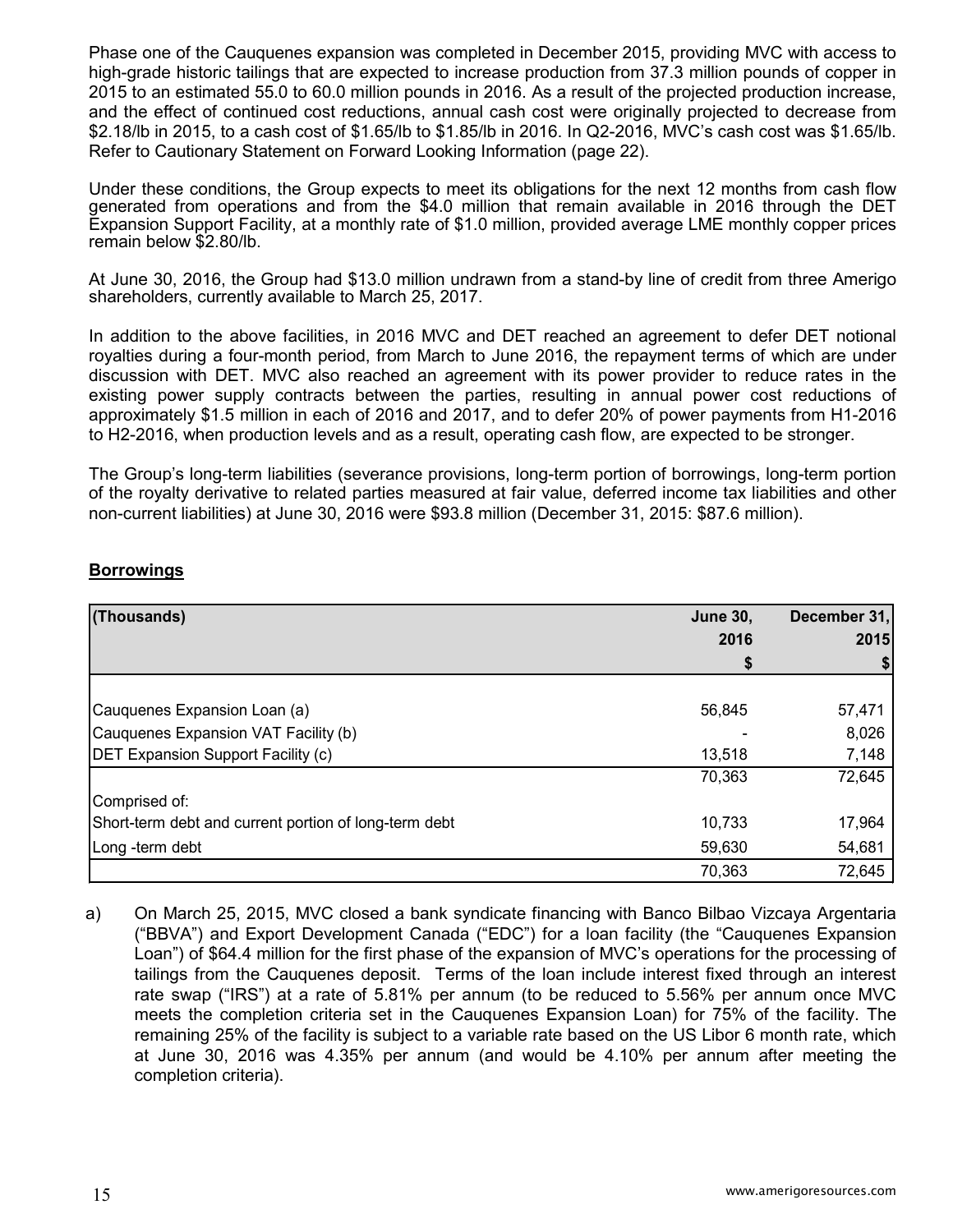MVC incurred due diligence, bank fees and legal costs of \$2.4 million, recognized as transaction costs that are being amortized over the term of the loan using the effective interest rate method.

Interest is paid semi-annually starting on June 30, 2015. The Cauquenes Expansion Loan has a maximum repayment term of 6 years consisting of 12 equal semi-annual principal payments of \$5.4 million, commencing on June 30, 2016. The repayment term may be shortened without penalty in accordance with the provisions of the Cauquenes Expansion Loan.

The balance of the loan (net of transaction costs) at June 30, 2016 was \$56.9 million (December 31, 2014: \$57.5 million).

MVC has provided security for the Cauquenes Expansion Loan in the form of a charge on all of MVC's assets, and MVC is subject to bank covenants (current ratio, tangible net worth and debt service coverage ratio) to be measured semi-annually starting on December 31, 2015.

At June 30, 2016, MVC was in compliance with the tangible net worth ratio (\$95.0 million), and received waivers from BBVA and EDC in respect of non-compliance with the current ratio (requirement of 1.0) and debt service coverage ratio (requirement of 1.2).

MVC had a requirement to fund a debt service reserve account ("DSRA") for an estimated amount of \$7.0 million from the proceeds of the final disbursement from the Cauquenes Expansion Loan. BBVA and EDC waived the final disbursement funding requirement and deferred funding of the DSRA to the second half of 2016. The funds in the DSRA must be used to: /i/ pay the principal and interest of the Cauquenes Expansion Loan and the amounts owing under the IRS if MVC has insufficient funds to make these payments and /ii/ fund MVC's operating expenses. In the event that it becomes necessary to fund MVC's operations with funds from the DSRA, MVC must replenish into the DSRA at each month end the funds necessary to maintain a balance equal to one hundred percent of the sum of the principal and interest pursuant to the Cauquenes Expansion Loan and the IRS that are payable in respect of the following six months.

Concurrently with the Cauquenes Expansion Loan, MVC entered into IRS with BBVA to fix 75% of the interest payable on that facility. On June 30, 2016, the fair value of the IRS was determined to be \$0.7 million, with a short-term portion of \$0.1 million and a long-term portion of \$0.6 million. The interest rate swap has a term to December 27, 2018.

- b) Also on March 25, 2015, MVC entered into a CLP 5,700.0 million facility with BBVA to finance the value added tax incurred by MVC in connection with the Cauquenes phase one expansion (the "VAT Facility"). The VAT Facility was repaid in full on June 30, 2016 and was subject to interest at a variable rate of the Chilean Association of Banks and Financial Institutions Tasa Bancaria plus 1.75%, which at June 30, 2016 was 6.01% per annum.
- c) The Group secured \$30.0 million in additional credit facilities, including a \$17.0 million DET Expansion Support Facility and a \$13.0 million standby line of credit from three Amerigo shareholders. The shareholders line of credit had an original availability date to March 25, 2016 and was extended to March 25, 2017. Amounts drawn from the shareholders line of credit, if any, will be repaid in the amounts and at such times as permitted under the terms and conditions of the Cauquenes Expansion Loan. All obligations arising from the line of credit are to be paid in full on or before the date that is the earlier of December 31, 2019 and the one year anniversary of the date in which MVC has paid in full all amounts due and owing under the Cauquenes Expansion Loan. No security was provided in connection with these facilities. At June 30, 2016, \$13.0 million had been drawn from the DET Expansion Support Facility (December 31, 2015: \$7.0 million) and no funds had been drawn from the shareholders line of credit. The Group incurred an annual commitment fee of \$0.1 million in respect of the standby line of credit in each of YTD-2016 and YTD-2015.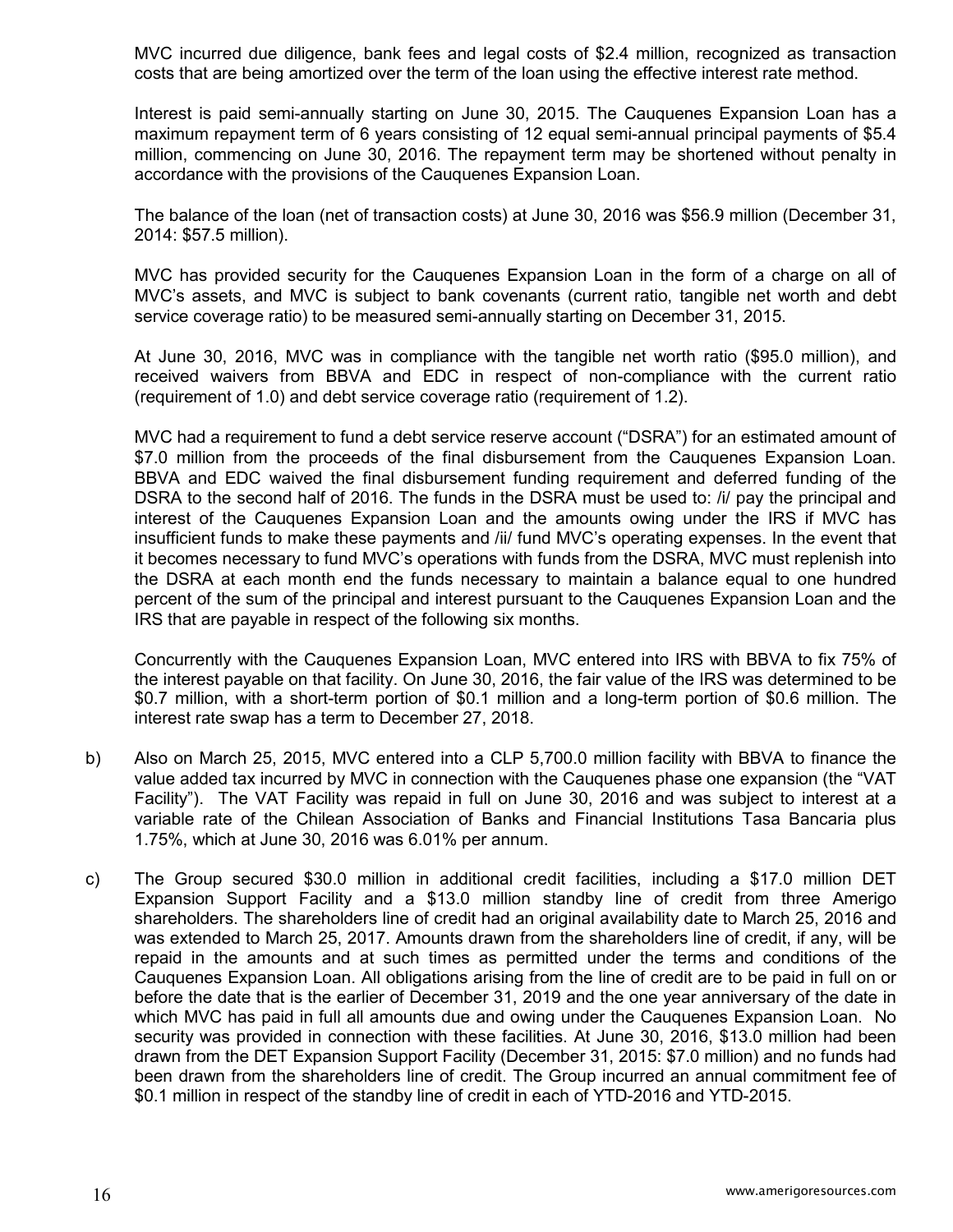# *AGREEMENTS WITH CODELCO'S EL TENIENTE DIVISION*

In 1991, MVC entered into a contract with DET to process the fresh tailings from El Teniente for a term that through several contract modifications was extended to 2021 (collectively, the "Fresh Tailings Contract"). In 2009, MVC and DET entered into an agreement to process the tailings from Colihues, one of El Teniente's historic tailings deposits (the "Colihues Contract"). In 2014 MVC and DET entered into a contract (the "Master Agreement") for the purchase by MVC of the rights to process tailings from an additional historic tailings deposit, Cauquenes, for a term to the earlier of its depletion or 2033, and extending the Fresh Tailings Contract from 2021 to 2037 and the Colihues Contract to the earlier of its depletion or 2037.

Until December 31, 2014, royalties were payable to DET in respect of copper concentrates produced by MVC. DET royalties were calculated using the average LME copper price for the month of production of the concentrates and were recorded as components of production costs.

In 2015, MVC and DET entered into a second modification to the Master Agreement which changed the legal relationship between the parties for the period from January 1, 2015 to December 31, 2022. During this period, production of copper concentrates by MVC has and will be conducted under a tolling agreement with DET. Title to the copper concentrates produced by MVC is retained by DET and MVC earns tolling revenue, calculated as gross revenue for copper produced at applicable market prices, net of notional items (treatment and refining charges, DET royalties and transportation costs). The notional DET royalties precisely mimic the former royalty arrangements between MVC and DET.

Notional royalties for copper concentrates produced from fresh tailings are determined through a sliding scale formula tied to copper prices. Until August 1, 2015, no notional royalties applied at copper prices below \$0.80/lb and notional royalties increased to a maximum of 13.5% at copper prices of \$1.30/lb or higher. As of August 1, 2015, the sliding scale changed to a range of copper prices from \$1.95/lb (13.5%) to \$4.80/lb (28.4%), and exchange rate provisions that increased notional royalties were eliminated.

Notional royalties for copper concentrates produced from Colihues historic tailings are determined through a sliding scale for copper prices ranging from \$0.80/lb (3%) to \$4.27lb (approximately 30%). The parties are required to review costs and potentially adjust notional royalty structures for copper production from Colihues tailings if the copper price remains below \$1.95/lb or over \$4.27/lb for three consecutive months.

Notional royalties for copper concentrates produced from Cauquenes historic tailings are determined through a sliding scale for copper prices ranging from \$1.95/lb (16%) to \$5.50/lb (39%).

Until August 1, 2015, MVC paid a royalty of 10% of MVC's net revenue received from the sale of molybdenum concentrates produced from fresh tailings and 11.9% on net molybdenum revenue from Colihues tailings. As of August 1, 2015, these terms were amended to a sliding scale global molybdenum royalty for molybdenum prices between \$7.31/lb (9%) and \$40.0/lb (19.7%).

The Master Agreement contains provisions requiring the parties to meet and review cost and notional royalty/royalty structures in the event monthly average prices fall below certain ranges and projections indicate the permanence of such prices over time. The review of all notional royalty/royalty structures is to be carried out in a manner that gives priority to the viability of the Master Agreement and maintains the equilibrium of the benefits between the Parties.

The Master Agreement also contains three early exit options exercisable by DET within 2021 and every three years thereafter only in the event of changes unforeseen as of the date of the Master Agreement. The Company has currently judged the probabilities of DET exercising any of these early exit options as remote.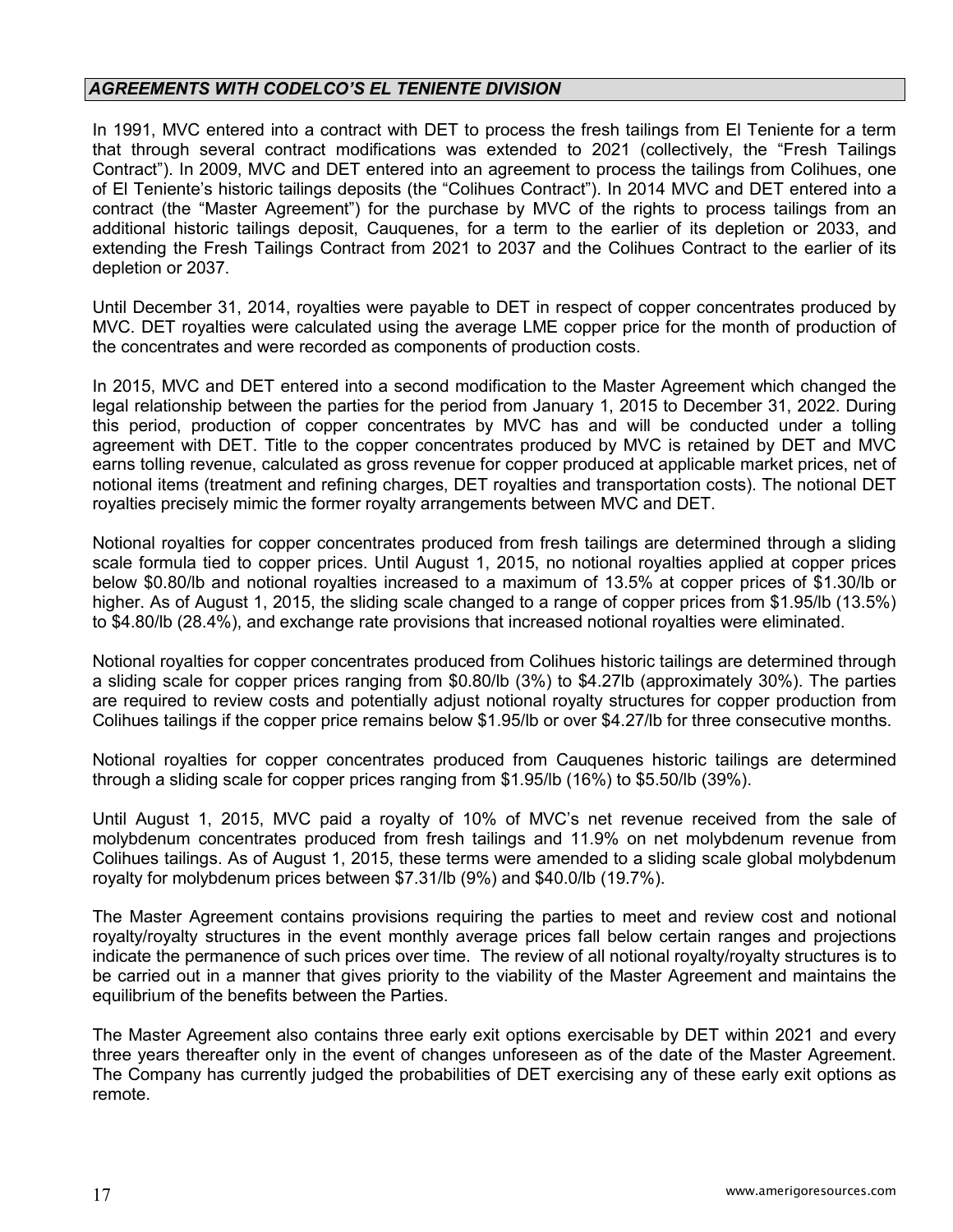In 2014, DET and MVC entered into a first modification to the Master Agreement, which provided for deferral of payment of up to \$9.1 million in DET royalties in 2014 in order for MVC to expedite certain works associated with the Cauquenes expansion. The deferred amounts were paid in full in the quarter ended March 31, 2015.

In 2015, MVC and DET entered into a second modification to the Master Agreement under which MVC's production of copper concentrates is being conducted under a tolling agreement with DET - as described in preceding paragraphs- and DET provided a copper price support agreement to assist MVC with the Cauquenes expansion in an amount of up to \$17.0 million (the "DET Expansion Support Facility"). MVC will draw down \$1.0 million from the DET Expansion Support Facility for each month during the years 2015 and 2016 in which the average final settlement copper price to MVC is less than \$2.80/lb, up to the \$17.0 million maximum. The DET Expansion Support Facility bears interest at a rate of 0.6% per month and is subordinate to MVC's bank financing. At June 30, 2016, MVC had drawn down \$13.0 million from the DET Expansion Support Facility (December 31, 2015: \$7.0 million).

The DET Expansion Support Facility will be repaid starting in January 2017 and up to December 31, 2019 at a rate of \$1.0 million per month, provided this repayment rate does not preclude MVC from making the semi-annual principal debt repayments described on the Cauquenes Expansion Loan. MVC does not currently anticipate making principal repayments to the DET Expansion Support Facility within the twelve months following June 30, 2016. MVC may repay the DET Expansion Support Facility in advance and without penalty, provided its bank debt holders pre-approve the advance payments.

In the quarter ended March 31, 2016, MVC and DET reached an agreement to defer DET notional royalty during a four-month period, from March to June 2016. At June 30, 2016, \$5.4 million of adjustments had been deferred, the repayment terms of which are under discussion with DET.

At June 30, 2016, the accrual for DET notional royalties, including deferred notional royalties, was \$10.2 million (December 31, 2015: \$4.2 million), representing seven months of notional royalties (2015: three months of notional royalties).

### *CAUQUENES EXPANSION*

MVC is undertaking a significant expansion of its operations in order to extract and process the high grade Cauquenes tailings. The Cauquenes expansion is being undertaken in phases, which management believes reduces project risk.

Phase one was completed in December 2015, \$4.5 million under budget. It has enabled MVC to extract Cauquenes tailings for processing in MVC's existing processing plant and has increased MVC's copper processing levels. The phase one Capex budget was \$71.1 million and actual Capex was \$66.6 million.

Subsequent to phase one MVC plans to upgrade its plant and operations in order to further increase recovery rates. This part of the expansion may be carried out in a series of stages, depending on internal cash flow and/or financing, and on completion is expected to further increase MVC's production.

### *OTHER MD&A REQUIREMENTS*

### **Impairment Analysis**

As at June 30, 2016, management of the Company determined that the continued depressed market price for the Company's shares, resulting in market capitalization for the Company below its net asset value, constituted an impairment indicator, and completed an impairment assessment for MVC that included a determination of fair value less costs to sell.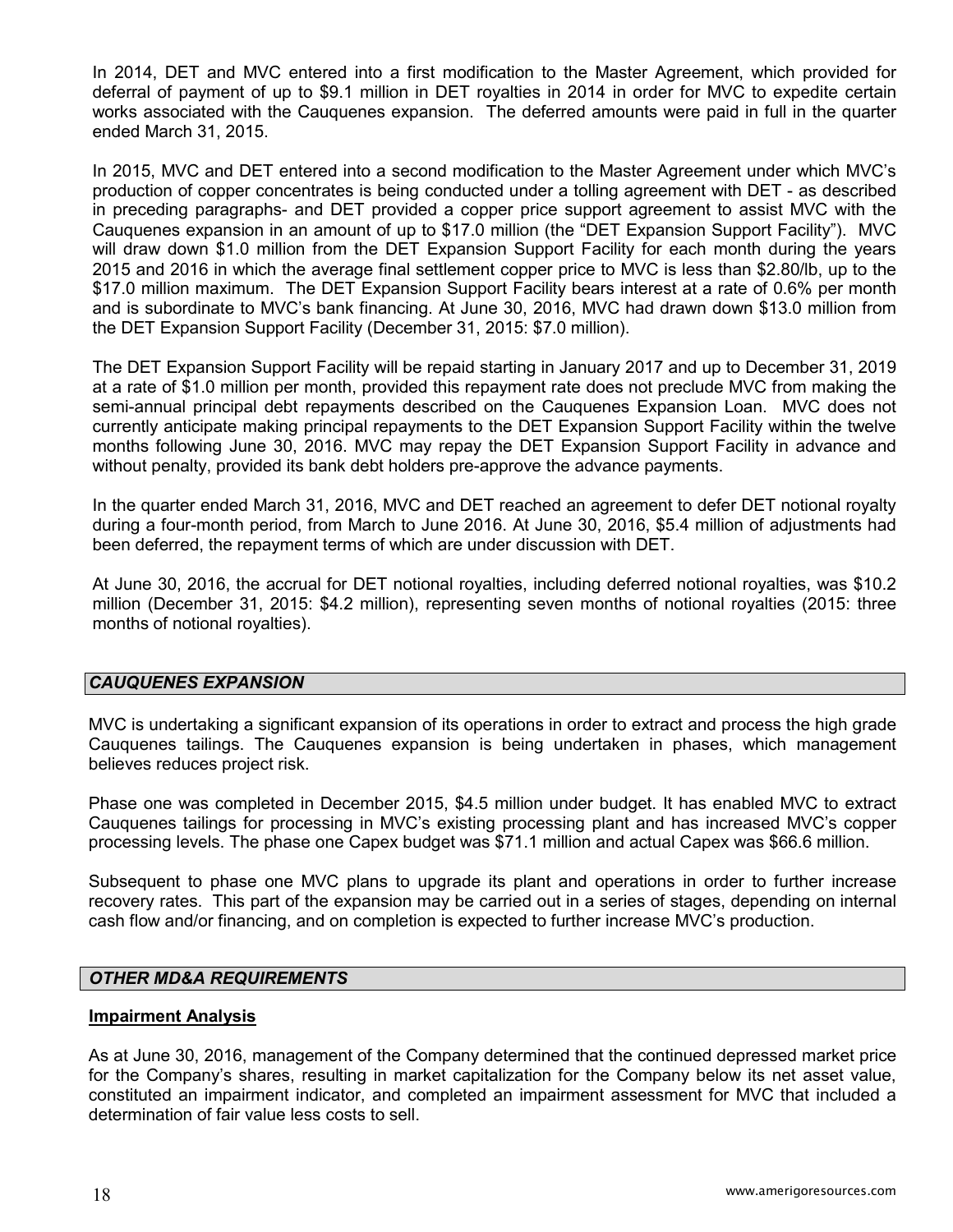Key assumptions incorporated in the impairment model included the following:

- Copper prices (\$/lb): 2016: \$2.17; 2017: \$2.26; 2018: \$2.51; 2019: \$2.66; 2020: \$2.80; 2021 to 2037: \$3.00.
- Power costs (excluding benefit from self-generation): From 2016 to 2027 costs are per contractual estimates (2016: \$0.09774/kWh, 2017: \$0.09773/kWh, 2018 to 2037: \$0.11317/kWh).
- Operating costs based on historical costs incurred and estimated forecasts.
- Tolling/production volume and recoveries as indicated in MVC's mining plan from 2016 to 2037, including processing of fresh tailings and historic tailings from the Colihues and Cauquenes deposits.
- Discount rate: 7% after tax

Based on these assumptions, management's impairment evaluation did not result in the identification of an impairment loss as of June 30, 2016. Although management believes the estimates applied in this impairment assessment are reasonable, such estimates are subject to significant uncertainties and judgements. The Group's impairment model is very sensitive to changes in estimated metal prices and operating costs, particularly estimated power costs beyond MVC's current power contracts and operating results from the Cauquenes deposit that may differ from current projections. Changes in these variables might trigger an impairment that could be material.

### **Transactions with Related Parties**

a) Non-controlling interests

Amerigo holds its interest in MVC through Amerigo International Holdings Corp. ("Amerigo International").

Amerigo International is wholly-owned by the Company except for certain outstanding Class A shares which are owned indirectly by the Company's Chairman, an associate of the Chairman and a former director of the Company. The Class A shares were issued as part of a tax-efficient structure for the payment of the royalty (the "Royalty") granted in exchange for the transfer to the Company of an option to purchase MVC.

In accordance with the articles of Amerigo International, the holders of the Class A shares are not entitled to any dividend or to other participation in the profits of Amerigo International, except for a total royalty dividend, if declared by the directors of Amerigo International, in an amount equal to the amount of the Royalty.

The Royalty is calculated as follows:

- \$0.01 for each pound of copper equivalent produced from El Teniente tailings by MVC or any successor entity to MVC if the price of copper is under \$0.80/lb, or
- \$0.015 for each pound of copper equivalent produced from El Teniente tailings by MVC or any successor entity to MVC if the price of copper is \$0.80/lb or more.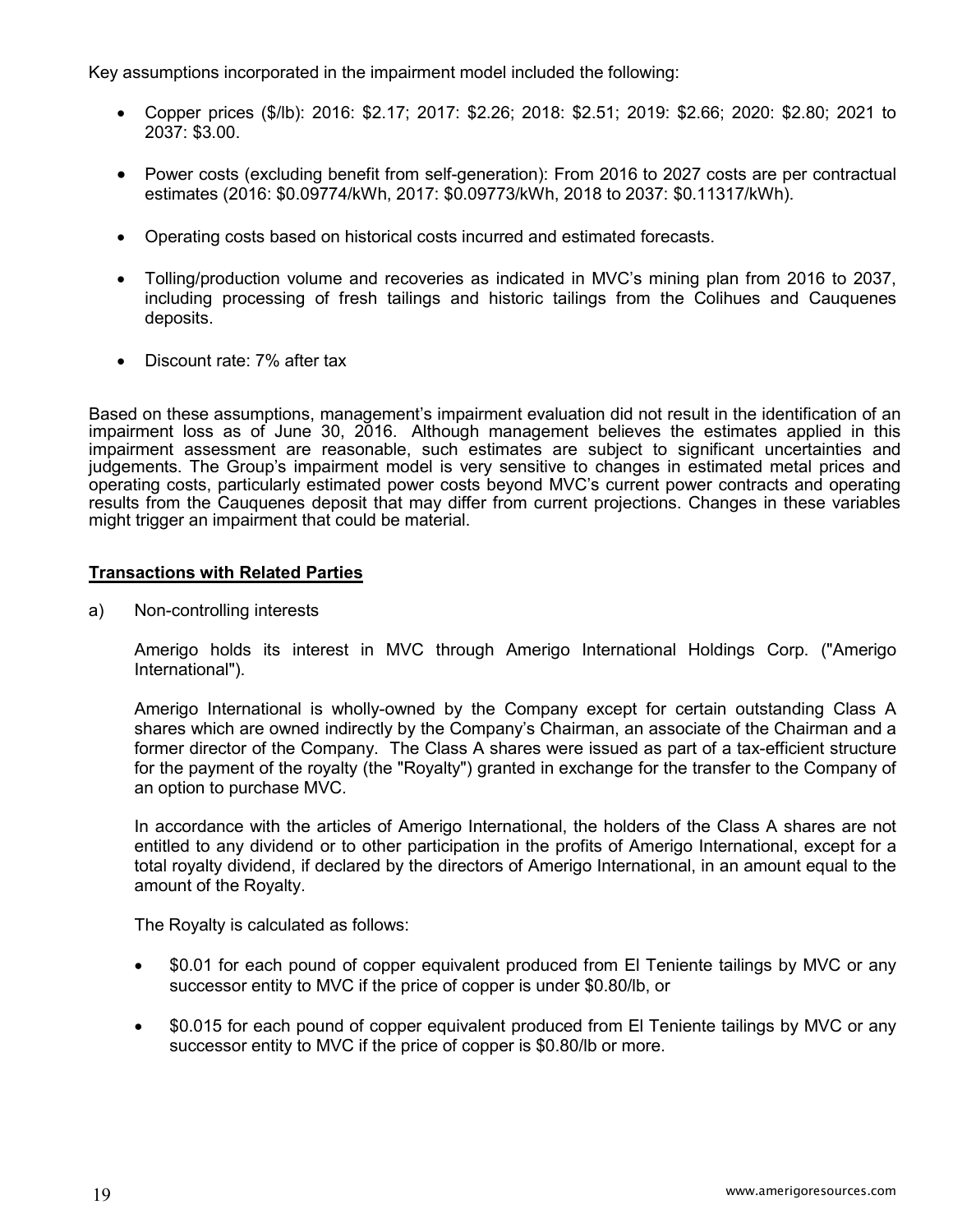In Q1-2016, the Group and the Class A shareholders entered into an agreement to defer payment of the Royalty derived from Cauquenes production (the "Cauquenes Royalty) with effect from January 15, 2016 to February 27, 2017 (the "Deferral Termination Date"). The Cauquenes Royalty that is deferred and which remains unpaid at the Deferral Termination Date will be increased by the amount of \$0.005 per pound. At June 30, 2016, \$0.1 million of Cauquenes Royalty was deferred pursuant to this agreement.

The Royalty is a derivative financial instrument. This liability is measured at fair value, with changes in fair value recorded in profit for the period. The fair value of the liability at June 30, 2016 was \$9.2 million (December 31, 2015: \$8.9 million), with a current portion of \$1.2 million (December 31, 2015: \$0.9 million) and a long-term portion of \$8.0 million (December 31, 2015: \$8.0 million).

The Royalty is paid as a royalty dividend on the Class A shares of Amerigo International. During YTD-2016, royalties totaling \$0.5 million were paid or accrued to the Class A shareholders (YTD-2015: \$0.3 million). At June 30, 2016, \$0.4 million of this amount remained payable (December 31, 2015: \$0.1 million).

The royalty derivative to related parties includes the royalty dividends described above and changes in fair value of the derivative. The fair value of the derivative has not increased in YTD-2016 (YTD-2015: decreased by \$0.3 million), for a total royalty derivative expense of \$0.5 million (YTD-2015: recovery of \$0.1 million).

b) Directors' fees and remuneration to officers

YTD-2016, the Group paid or accrued \$0.5 million in salaries and fees to companies associated with certain directors and officers of Amerigo (YTD-2015: \$0.5 million).

Management fees are paid to the below noted companies owned by executive officers and directors, as follows:

- Zeitler Holdings Corp. Controlled by Dr. Klaus Zeitler, Executive Chairman of Amerigo
- Delphis Financial Strategies Inc. Controlled by Aurora Davidson, Executive Vice President and CFO of Amerigo
- Michael J. Kuta Law Corporation Controlled by Michael Kuta, former General Counsel and Corporate Secretary of Amerigo.

In the same periods, Amerigo paid or accrued \$0.1 million in directors' fees to independent directors (YTD-2015: \$0.1 million). In Amerigo's consolidated financial statements, directors' fees and remuneration to officers are categorized as salaries, management and professional fees. These transactions were in the ordinary course of business and measured at the exchange amounts agreed to by the parties.

YTD-2016, 3,350,000 options were granted to directors and officers of the Company (YTD-2015: 1,850,000 options).

- c) As of June 30, 2016 one of Amerigo's officers acted as an officer of Nikos Explorations Ltd., a company over which Amerigo exercises significant influence.
- d) As of June 30, 2016 one of Amerigo's officers acted as an officer and one of Amerigo's directors acted as a director and Chairman of Los Andes Copper Ltd., a company in which Amerigo holds an investment.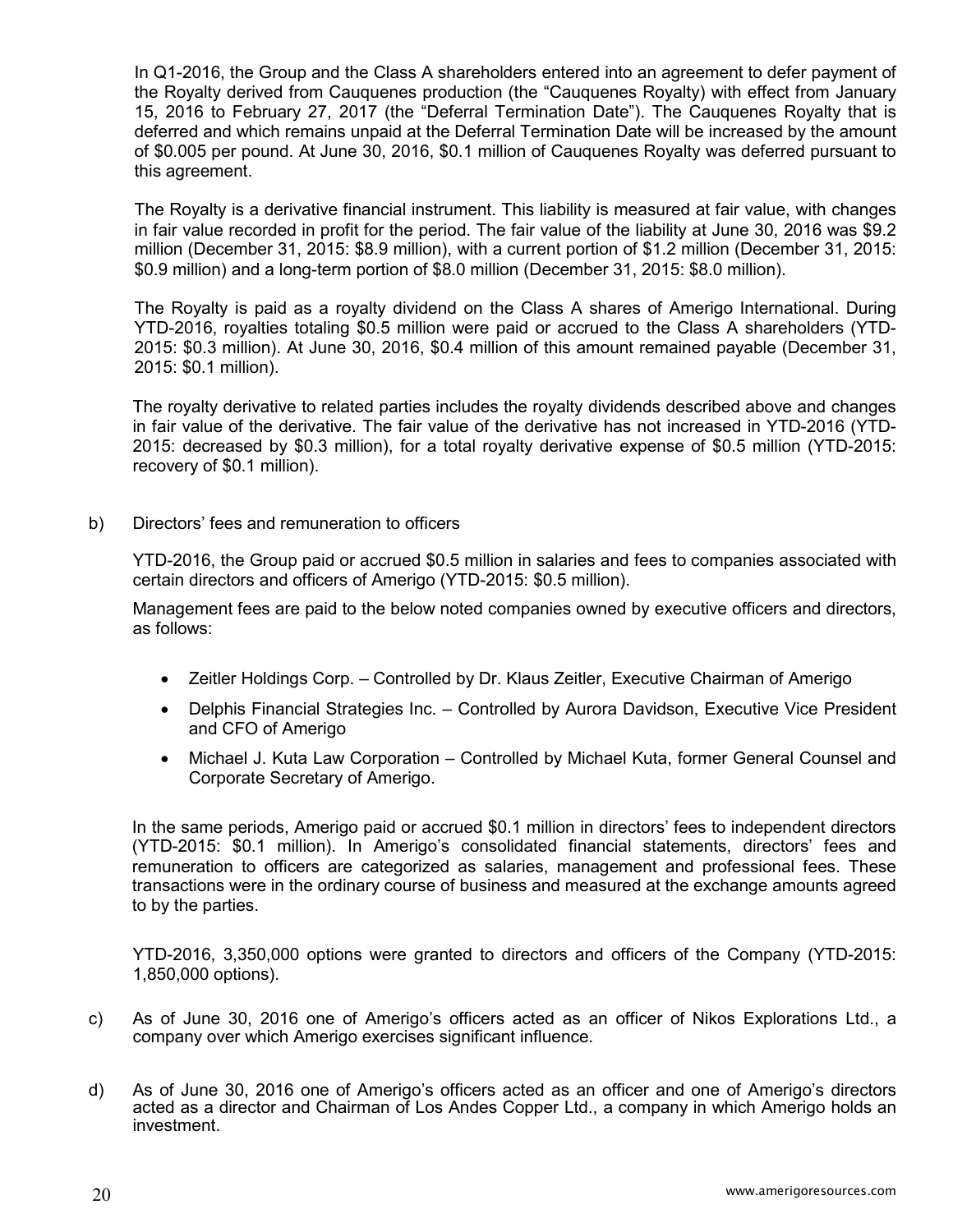# **Critical Accounting Estimates and Judgements**

The preparation of interim financial statements requires management to make judgements, estimates and assumptions that affect the application of accounting policies and the reported amounts of assets and liabilities, income and expenses. Actual results may differ from these estimates.

The significant judgements made by management in applying the Company's accounting policies and the key sources of estimation uncertainty were the same as those that applied to the consolidated financial statements as at and for the year ended December 31, 2015, except as addressed below.

### *Start date of Cauquenes operations:*

MVC commenced processing tailings from the Cauquenes deposit during September 2015 from one of the two sumps built as part of the Cauquenes phase one expansion. Construction, commissioning and testing continued to December 2015. When a project nears the end of construction, management has to exercise judgment to determine the date in which the asset was in the location and condition necessary to operate as intended by management. The identification of this date is important since it establishes the point in time at which costs cease to be capitalized unless they provide an enhancement to the economic benefits of the asset, borrowing costs cease to be capitalized, processing costs begin to stabilize, the capitalization of pre-start-up revenue ceases and depreciation of the asset commences. Management determined the appropriate start date of the Cauquenes operations to be January 1, 2016.

# **Internal Controls over Financial Reporting ("ICFR")**

Management is responsible for establishing and maintaining adequate ICFR. Any system of ICFR, no matter how well designed, has inherent limitations. Therefore, even those systems determined to be effective can provide only reasonable assurance with respect to financial statement preparation and presentation. There was no material change in the Company's ICFR during Q2-2016.

# **Commitments**

- a) MVC entered into an agreement with its current power provider with a term from January 1, 2010 to December 31, 2017 which establishes minimum stand-by charges based on peak hour power supply calculations, currently estimated to be approximately \$0.4 million per month.
- b) MVC entered into agreements with its current power provider to supply MVC's annual power requirements during the period from January 1, 2018 to December 31, 2027. The agreement establishes minimum charges based on peak hour power supply calculations, currently estimated to be approximately \$1.2 million per month.
- c) In 2011 Amerigo and an unrelated corporation entered into a joint agreement for the lease of office premises in Vancouver. The Company's share of rent commitments for the remaining term of the lease to July 31, 2016 is approximately \$0.1 million.
- d) Amerigo entered into an agreement for the lease of office premises in Vancouver for a five year period commencing December 1, 2016. Amerigo's rent commitments during the term of the lease are expected to be approximately \$0.5 million.
- e) The Master Agreement with DET has a Closure Plan clause requiring MVC and DET to work jointly to assess, under the new production scenario, the revision of the closure plan for the Cauquenes Deposit and compare it to the current plan in the possession of DET. In the case of any variation in the interests of DET due to MVC's activities extracting and processing tailings contained in Cauquenes, the Parties will jointly evaluate the form of implementation and financing of or compensation for such variation. Until such time as the estimation of the new closure plan is available and the Parties agree on the terms of compensation resulting from the revised plan, it is the Company's view there is no obligation to record a provision because the amount, if any, is not possible to determine.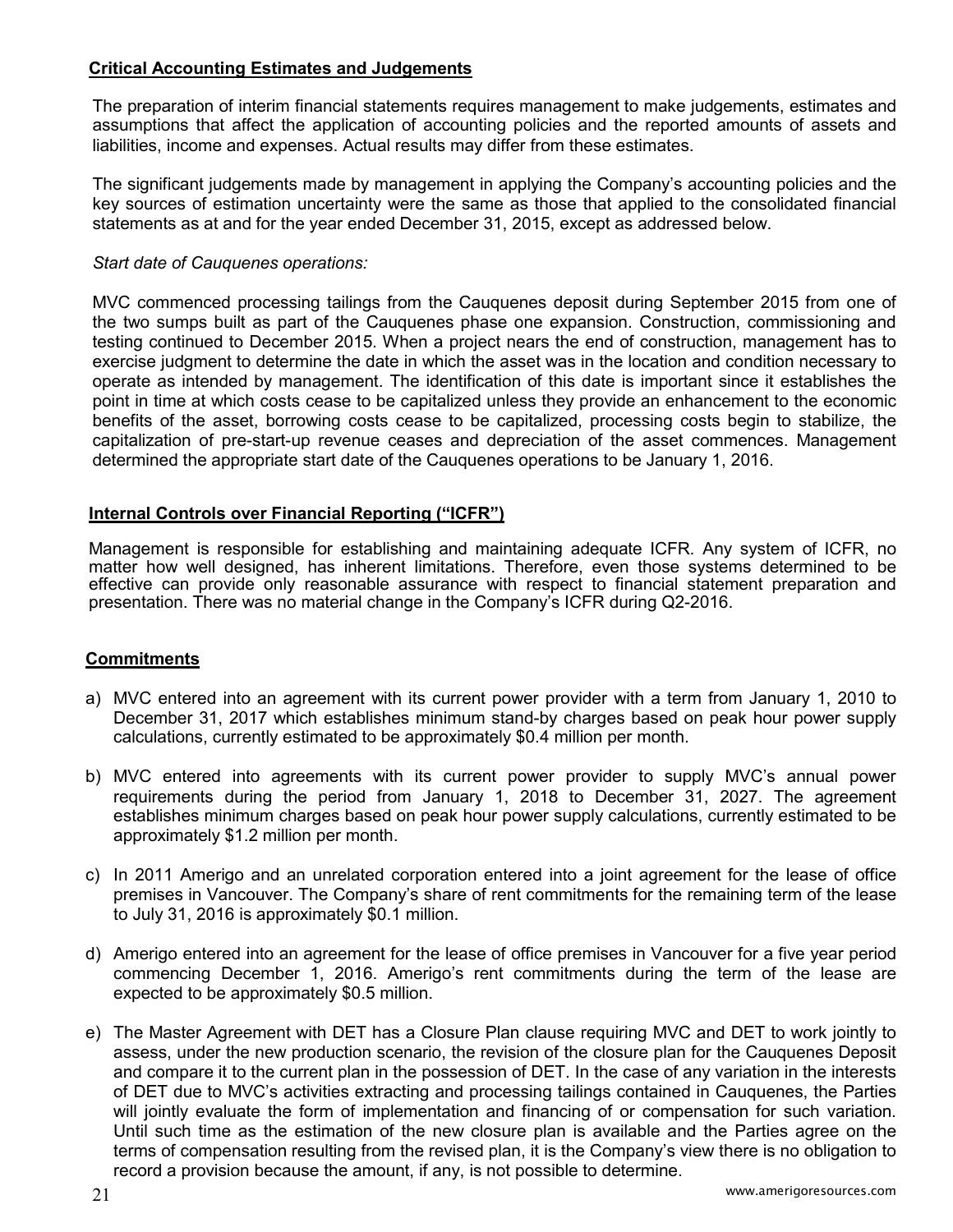# **Other**

As of August 8, 2016, Amerigo has outstanding 174,682,058 common shares and 12,600,000 options (exercisable at prices ranging from Cdn\$0.14 to Cdn\$1.12 per share).

Additional information, including the Company's most recent Annual Information Form, is available on SEDAR at www.sedar.com.

### **Cautionary Statement on Forward Looking Information**

This MD&A contains certain forward-looking information and statements as defined in applicable securities laws (collectively referred to as "forward-looking statements"). These statements relate to future events or our future performance. All statements other than statements of historical fact are forward-looking statements. The use of any of the words "anticipate", "plan", "continue", "estimate", "expect", "may", "will", "project", "predict", "potential", "should", "believe" and similar expressions is intended to identify forwardlooking statements. Although the Company believes that these assumptions were reasonable when made, because these assumptions are inherently subject to significant uncertainties and contingencies which are difficult or impossible to predict and are beyond the Company's control, the Company cannot assure that it will achieve or accomplish the expectations, beliefs or projections described in the forward-looking statements. These statements involve known and unknown risks, uncertainties and other factors that may cause actual results or events to differ materially from those anticipated in such forward-looking statements. These statements speak only as of the date of this MD&A. These forward-looking statements include but are not limited to, statements concerning:

- forecast production and operating costs;
- our strategies and objectives;
- our estimates of the availability and quantity of tailings, and the quality of our mine plan estimates;
- the extension of El Teniente's useful life and the extent of its remaining ore reserves;
- prices and price volatility for copper and other commodities and of materials we use in our operations;
- the demand for and supply of copper and other commodities and materials that we produce, sell and use;
- sensitivity of our financial results and share price to changes in commodity prices;
- our financial resources;
- interest and other expenses;
- domestic and foreign laws affecting our operations;
- our tax position and the tax rates applicable to us;
- the timing and costs of construction and tolling/production, and the issuance and maintenance of the necessary permits and other authorizations required for, our expansion projects, including the expansion for the Cauquenes deposit and the timing of ramp-up to full production from Cauquenes;
- our ability to procure or have access to financing (including funding of the remaining phases of the Cauquenes project) and to comply with our loan covenants;
- the production capacity of our operations, our planned production levels and future production;
- potential impact of production and transportation disruptions;
- hazards inherent in the mining industry causing personal injury or loss of life, severe damage to or destruction of property and equipment, pollution or environmental damage, claims by third parties and suspension of operations
- our planned capital expenditures (including our plan to upgrade our existing plant and operations after phase one of the Cauquenes project is complete) and estimates of asset retirement, royalty, severance and other obligations;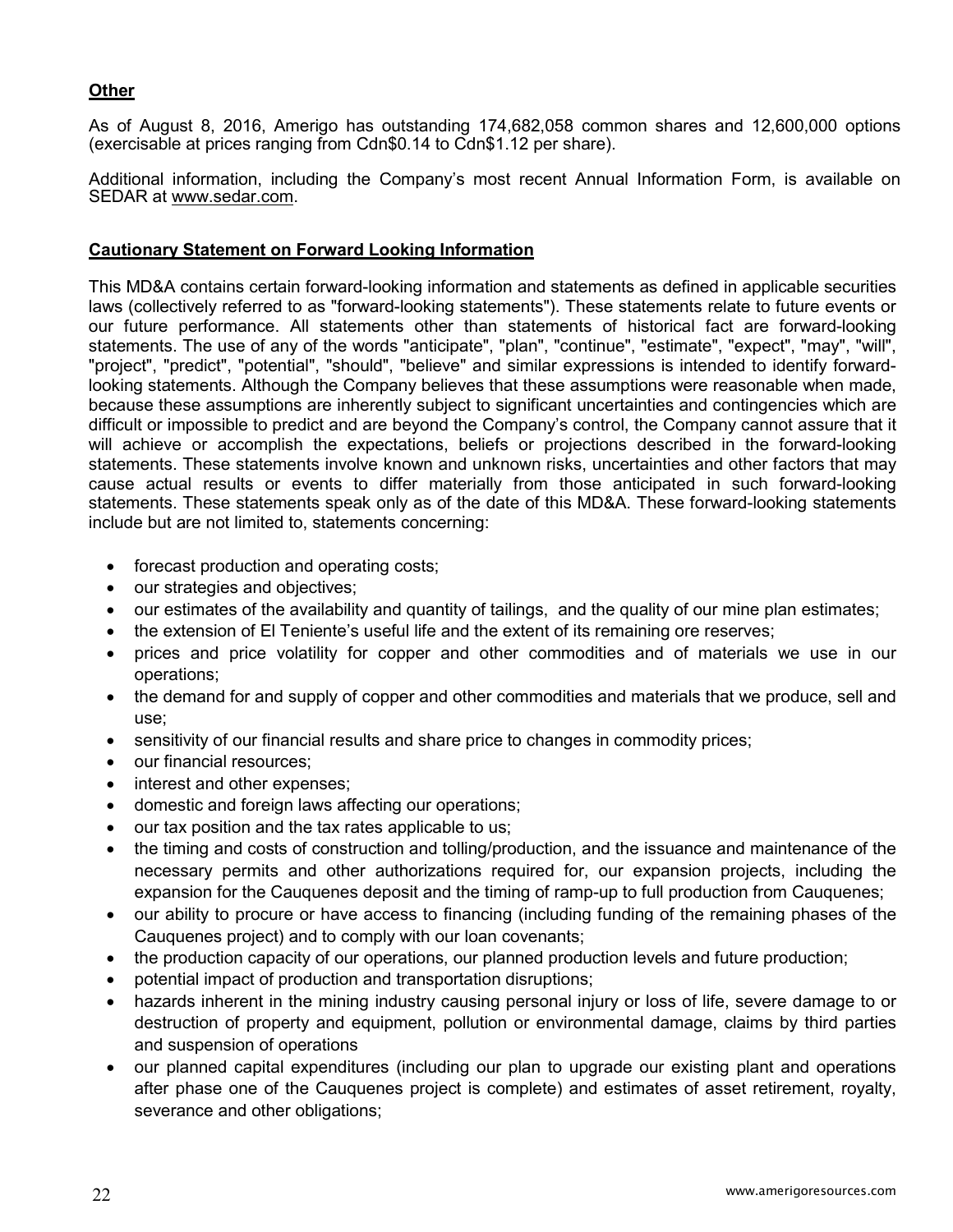- our future capital and tolling or production costs, including the costs and potential impact of complying with existing and proposed environmental laws and regulations in the operation and closure of our operations;
- repudiation, nullification, modification or renegotiation of contracts;
- our financial and operating objectives;
- our environmental, health and safety initiatives;
- the outcome of legal proceedings and other disputes in which we may be involved;
- the outcome of negotiations concerning metal sales, treatment charges and royalties;
- our capital expenditures, including the timing and cost of completion of capital projects;
- disruptions to the Group's information technology systems, including those related to cyber-security;
- our dividend policy; and
- general business and economic conditions.

Inherent in forward-looking statements are risks and uncertainties beyond our ability to predict or control, including risks that may affect our operating or capital plans; risks generally encountered in the permitting and development of mineral projects such as unusual or unexpected geological formations, negotiations with government and other third parties, unanticipated metallurgical difficulties, delays associated with permits, approvals and permit appeals, ground control problems, adverse weather conditions, process upsets and equipment malfunctions; risks associated with labour disturbances and availability of skilled labour and management; fluctuations in the market prices of our principal commodities, which are cyclical and subject to substantial price fluctuations; risks associated with the availability and pricing of materials used in our operations; risks created through competition for mining projects and properties; risks associated with lack of access to markets; risks associated with availability of tailings and mine plan estimates; risks posed by fluctuations in exchange rates and interest rates, as well as general economic conditions; risks associated with environmental compliance and changes in environmental legislation and regulation; risks associated with our dependence on third parties for the provision of critical services; risks associated with non-performance by contractual counterparties; title risks; social and political risks associated with operations in foreign countries; risks of changes in laws affecting our operations or their interpretation, including foreign exchange controls; and risks associated with tax reassessments and legal proceedings. All of these risks and uncertainties apply not only the Group and its operations, but also to Codelco and its operations. Codelco's ongoing mining operations provide a significant portion of the materials the Group processes and its resulting production and therefore these risks and uncertainties may also affect their operations and in turn have a material effect on the Group.

Actual results and developments are likely to differ, and may differ materially, from those expressed or implied by the forward-looking statements contained in this MD&A. Such statements are based on a number of assumptions which may prove to be incorrect, including, but not limited to, assumptions about:

- general business and economic conditions;
- interest rates:
- levels of and changes in commodity and power prices;
- acts of foreign governments and the outcome of legal proceedings;
- the supply and demand for, deliveries of, and the level and volatility of prices of copper and other commodities and of the products used in our operations;
- the ongoing supply of material for processing from Codelco's current mining operations;
- MVC's ability to profitably extract and process material from the Colihues and Cauquenes tailings deposits;
- the timing of the receipt and ongoing retention of permits and other regulatory and governmental approvals;
- the availability of and ability of the Company to obtain adequate financing for expansions and acquisitions, including the Cauquenes expansion;